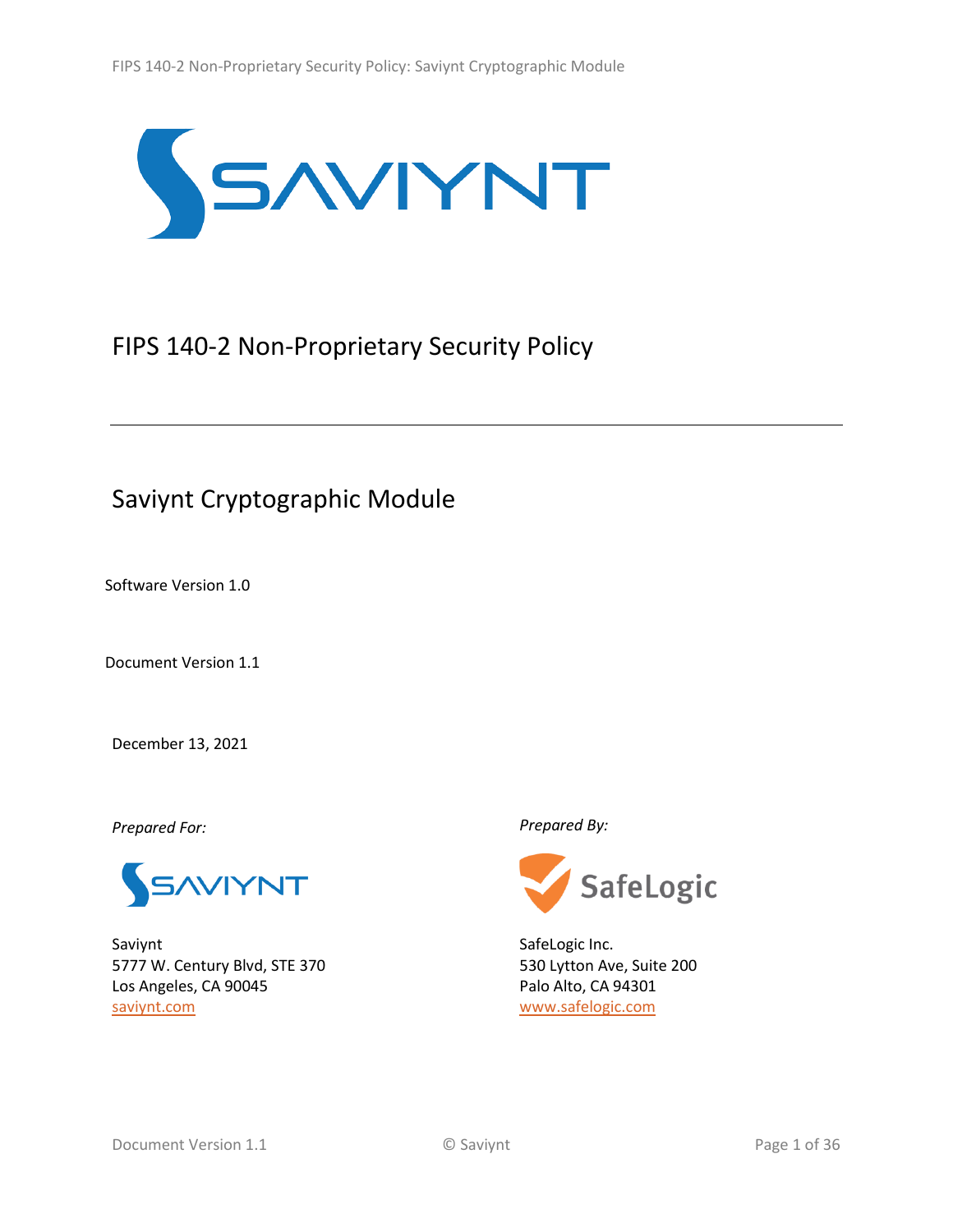## **Overview**

This document provides a non-proprietary FIPS 140-2 Security Policy for the Saviynt Cryptographic Module.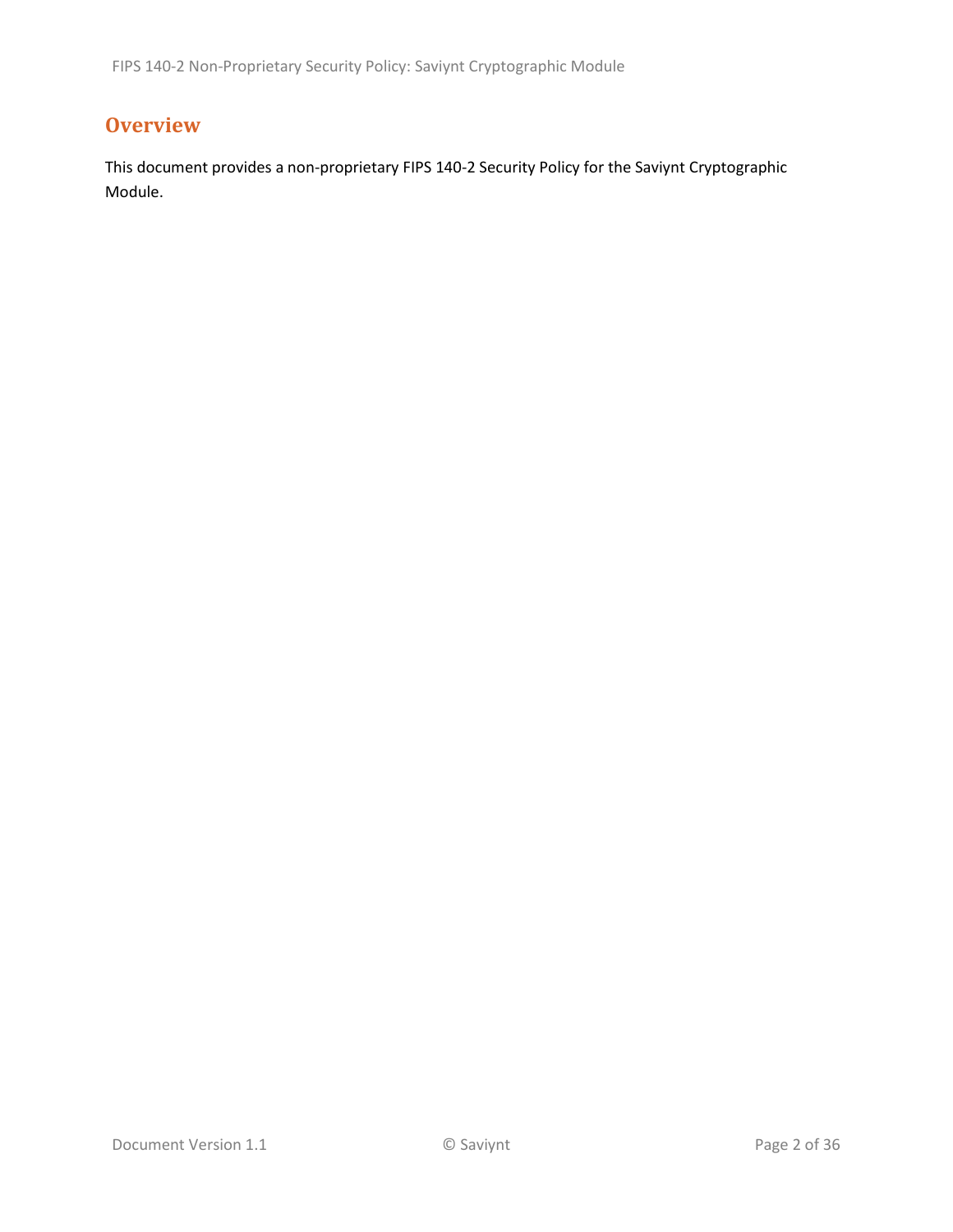# **Table of Contents**

| 1.1<br>1.2<br>1.3<br>1.4<br>$\mathbf{2}$<br>2.1<br>2.1.1<br>2.1.2<br>2.1.3<br>2.1.4<br>2.1.5<br>2.1.6<br>2.2<br>2.2.1<br>2.2.2<br>2.3<br>2.4<br>2.4.1<br>2.4.2<br>2.5<br>2.6<br>2.6.1<br>2.7<br>2.7.1<br>2.7.2<br>2.8<br>3<br>3.1<br>3.1.1<br>3.1.2<br>3.1.3<br>3.1.4<br>3.1.5<br>4<br>4.1<br>4.2 | 1 |  |  |  |  |  |  |  |
|---------------------------------------------------------------------------------------------------------------------------------------------------------------------------------------------------------------------------------------------------------------------------------------------------|---|--|--|--|--|--|--|--|
|                                                                                                                                                                                                                                                                                                   |   |  |  |  |  |  |  |  |
|                                                                                                                                                                                                                                                                                                   |   |  |  |  |  |  |  |  |
|                                                                                                                                                                                                                                                                                                   |   |  |  |  |  |  |  |  |
|                                                                                                                                                                                                                                                                                                   |   |  |  |  |  |  |  |  |
|                                                                                                                                                                                                                                                                                                   |   |  |  |  |  |  |  |  |
|                                                                                                                                                                                                                                                                                                   |   |  |  |  |  |  |  |  |
|                                                                                                                                                                                                                                                                                                   |   |  |  |  |  |  |  |  |
|                                                                                                                                                                                                                                                                                                   |   |  |  |  |  |  |  |  |
|                                                                                                                                                                                                                                                                                                   |   |  |  |  |  |  |  |  |
|                                                                                                                                                                                                                                                                                                   |   |  |  |  |  |  |  |  |
|                                                                                                                                                                                                                                                                                                   |   |  |  |  |  |  |  |  |
|                                                                                                                                                                                                                                                                                                   |   |  |  |  |  |  |  |  |
|                                                                                                                                                                                                                                                                                                   |   |  |  |  |  |  |  |  |
|                                                                                                                                                                                                                                                                                                   |   |  |  |  |  |  |  |  |
|                                                                                                                                                                                                                                                                                                   |   |  |  |  |  |  |  |  |
|                                                                                                                                                                                                                                                                                                   |   |  |  |  |  |  |  |  |
|                                                                                                                                                                                                                                                                                                   |   |  |  |  |  |  |  |  |
|                                                                                                                                                                                                                                                                                                   |   |  |  |  |  |  |  |  |
|                                                                                                                                                                                                                                                                                                   |   |  |  |  |  |  |  |  |
|                                                                                                                                                                                                                                                                                                   |   |  |  |  |  |  |  |  |
|                                                                                                                                                                                                                                                                                                   |   |  |  |  |  |  |  |  |
|                                                                                                                                                                                                                                                                                                   |   |  |  |  |  |  |  |  |
|                                                                                                                                                                                                                                                                                                   |   |  |  |  |  |  |  |  |
|                                                                                                                                                                                                                                                                                                   |   |  |  |  |  |  |  |  |
|                                                                                                                                                                                                                                                                                                   |   |  |  |  |  |  |  |  |
|                                                                                                                                                                                                                                                                                                   |   |  |  |  |  |  |  |  |
|                                                                                                                                                                                                                                                                                                   |   |  |  |  |  |  |  |  |
|                                                                                                                                                                                                                                                                                                   |   |  |  |  |  |  |  |  |
|                                                                                                                                                                                                                                                                                                   |   |  |  |  |  |  |  |  |
|                                                                                                                                                                                                                                                                                                   |   |  |  |  |  |  |  |  |
|                                                                                                                                                                                                                                                                                                   |   |  |  |  |  |  |  |  |
|                                                                                                                                                                                                                                                                                                   |   |  |  |  |  |  |  |  |
|                                                                                                                                                                                                                                                                                                   |   |  |  |  |  |  |  |  |
|                                                                                                                                                                                                                                                                                                   |   |  |  |  |  |  |  |  |
|                                                                                                                                                                                                                                                                                                   |   |  |  |  |  |  |  |  |
|                                                                                                                                                                                                                                                                                                   |   |  |  |  |  |  |  |  |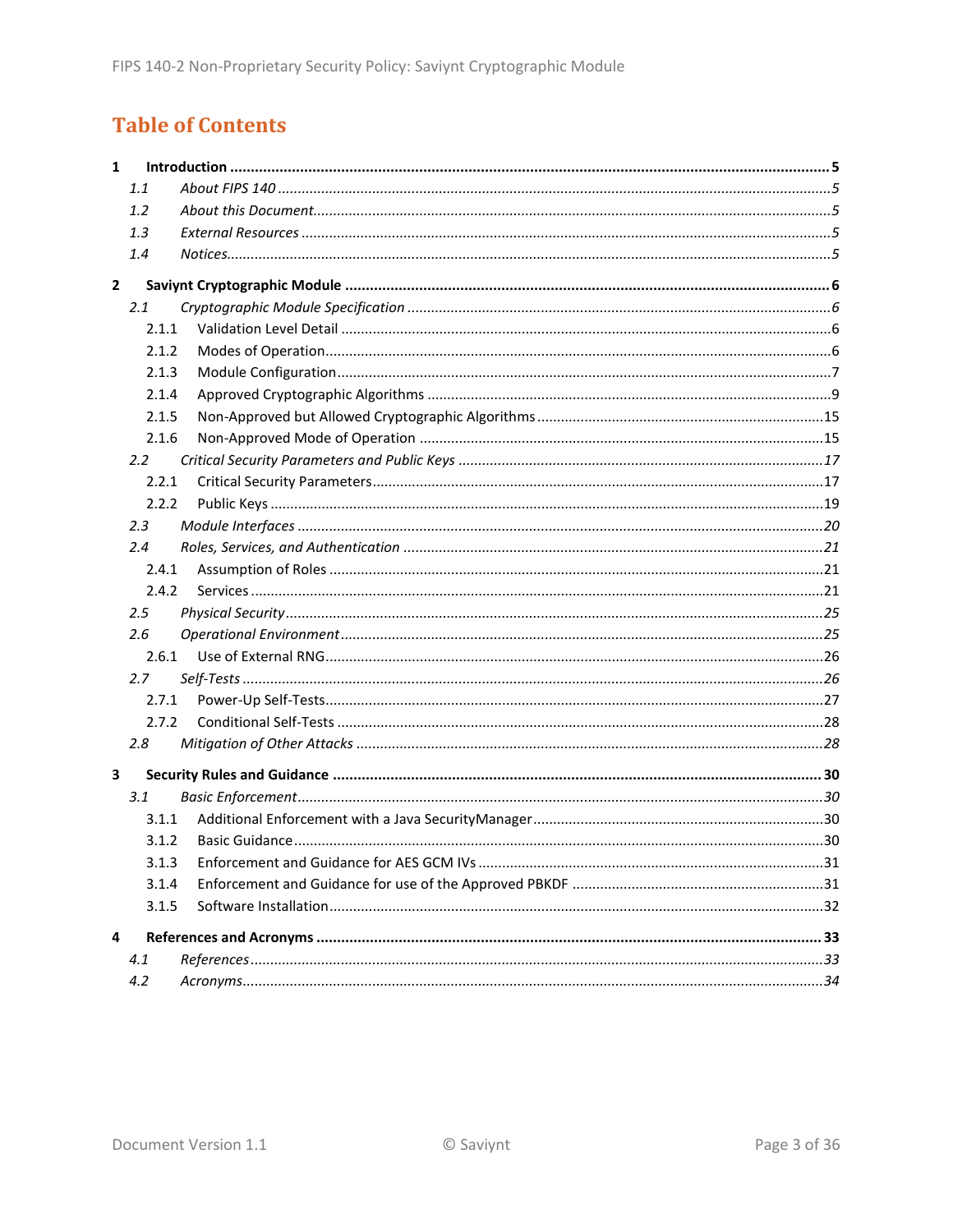## **List of Tables**

# **List of Figures**

|--|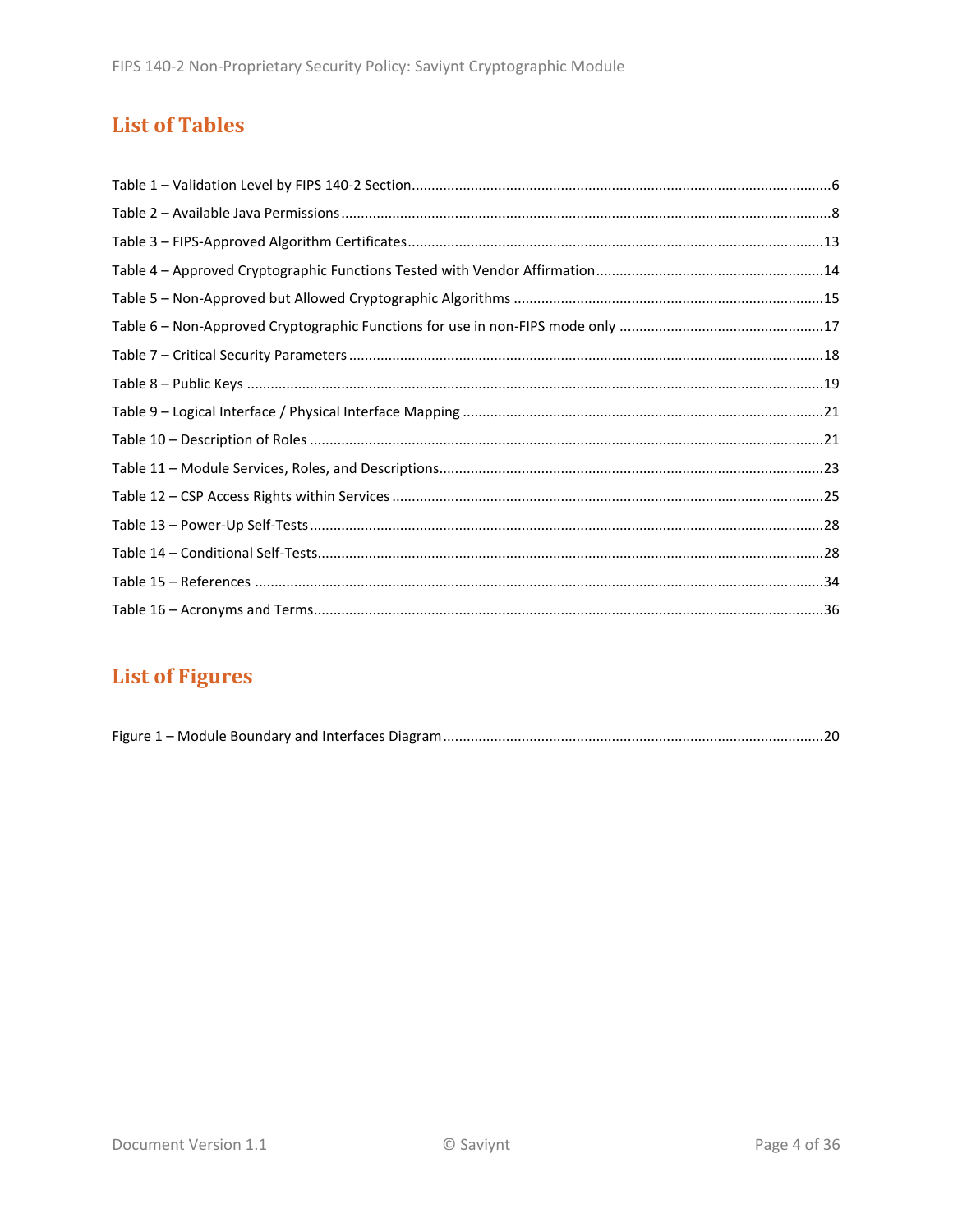## <span id="page-4-0"></span>**1 Introduction**

### <span id="page-4-1"></span>**1.1 About FIPS 140**

Federal Information Processing Standards Publication 140-2 — Security Requirements for Cryptographic Modules specifies requirements for cryptographic modules to be deployed in a Sensitive but Unclassified environment. The National Institute of Standards and Technology (NIST) and Canadian Centre for Cyber Security (CCCS) Cryptographic Module Validation Program (CMVP) run the FIPS 140 program. The NVLAP accredits independent testing labs to perform FIPS 140 testing; the CMVP validates modules meeting FIPS 140 validation. *Validated* is the term given to a module that is documented and tested against the FIPS 140 criteria.

More information is available on the CMVP website a[t https://csrc.nist.gov/projects/cryptographic](https://csrc.nist.gov/projects/cryptographic-module-validation-program)[module-validation-program.](https://csrc.nist.gov/projects/cryptographic-module-validation-program)

### <span id="page-4-2"></span>**1.2 About this Document**

This non-proprietary Cryptographic Module Security Policy for Saviynt Cryptographic Module from Saviynt provides an overview of the product and a high-level description of how it meets the overall Level 1 security requirements of FIPS 140-2.

The Saviynt Cryptographic Module may also be referred to as the "module" in this document.

#### <span id="page-4-3"></span>**1.3 External Resources**

The Saviynt website [\(saviynt.com\)](https://saviynt.com/) contains information on Saviynt services and products. The Cryptographic Module Validation Program website contains links to the FIPS 140-2 certificate and Saviynt contact information.

#### <span id="page-4-4"></span>**1.4 Notices**

This document may be freely reproduced and distributed in its entirety without modification.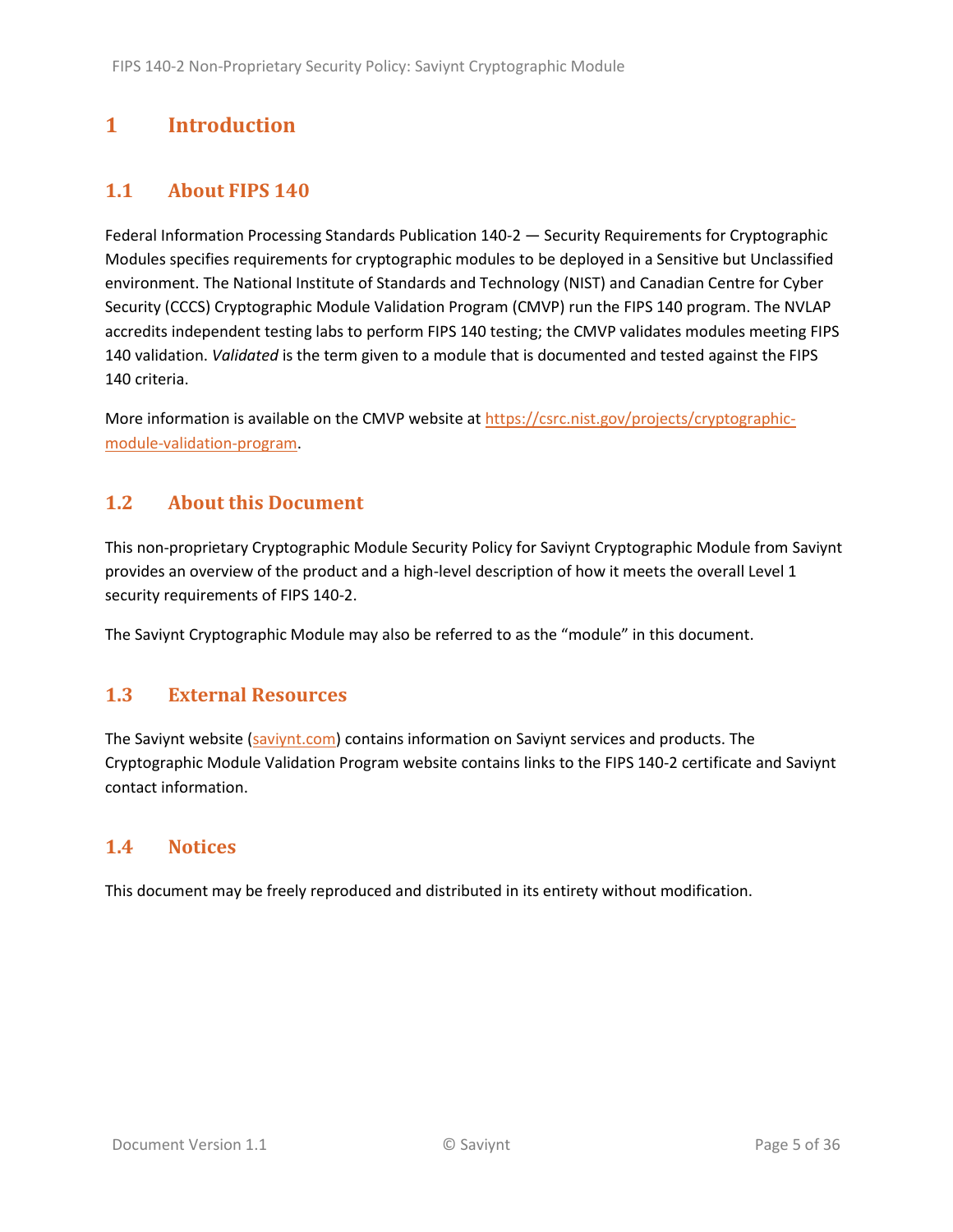## <span id="page-5-0"></span>**2 Saviynt Cryptographic Module**

## <span id="page-5-1"></span>**2.1 Cryptographic Module Specification**

Saviynt Cryptographic Module is the FIPS validated cryptographic provider for the Saviynt Security Manager platform.

The module's logical cryptographic boundary is the Java Archive (JAR) file (ccj-3.0.1.jar). The module is a multi-chip standalone embodiment installed on a General Purpose Device. The module is a software module and relies on the physical characteristics of the host platform. The module's physical cryptographic boundary is defined by the enclosure of the host platform.

All operations of the module occur via calls from host applications and their respective internal daemons/processes. As such there are no untrusted services calling the services of the module.

#### <span id="page-5-2"></span>**2.1.1 Validation Level Detail**

The following table lists the module's level of validation for each area in FIPS 140-2:

| <b>FIPS 140-2 Section Title</b>                              | <b>Validation Level</b> |
|--------------------------------------------------------------|-------------------------|
| Cryptographic Module Specification                           | 1                       |
| Cryptographic Module Ports and Interfaces                    | 1                       |
| Roles, Services, and Authentication                          | 1                       |
| Finite State Model                                           | 1                       |
| <b>Physical Security</b>                                     | N/A                     |
| <b>Operational Environment</b>                               | 1                       |
| Cryptographic Key Management                                 |                         |
| Electromagnetic Interference / Electromagnetic Compatibility |                         |
| Self-Tests                                                   | 1                       |
| Design Assurance                                             | 1                       |
| <b>Mitigation of Other Attacks</b>                           | 1                       |

**Table 1 – Validation Level by FIPS 140-2 Section**

#### <span id="page-5-3"></span>**2.1.2 Modes of Operation**

The module supports two modes of operation: Approved and Non-approved. The module will be in FIPSapproved mode when the appropriate transition method is called. To verify that a module is in the Approved Mode of operation, the user can call a FIPS-approved mode status method (*CryptoServicesRegistrar.isInApprovedOnlyMode()*). If the module is configured to allow approved and non-approved mode operation, a call to *CryptoServicesRegistrar.setApprovedMode(true)* will switch the current thread of user control into approved mode.

In FIPS-approved mode, the module will not provide non-approved algorithms, therefore, exceptions will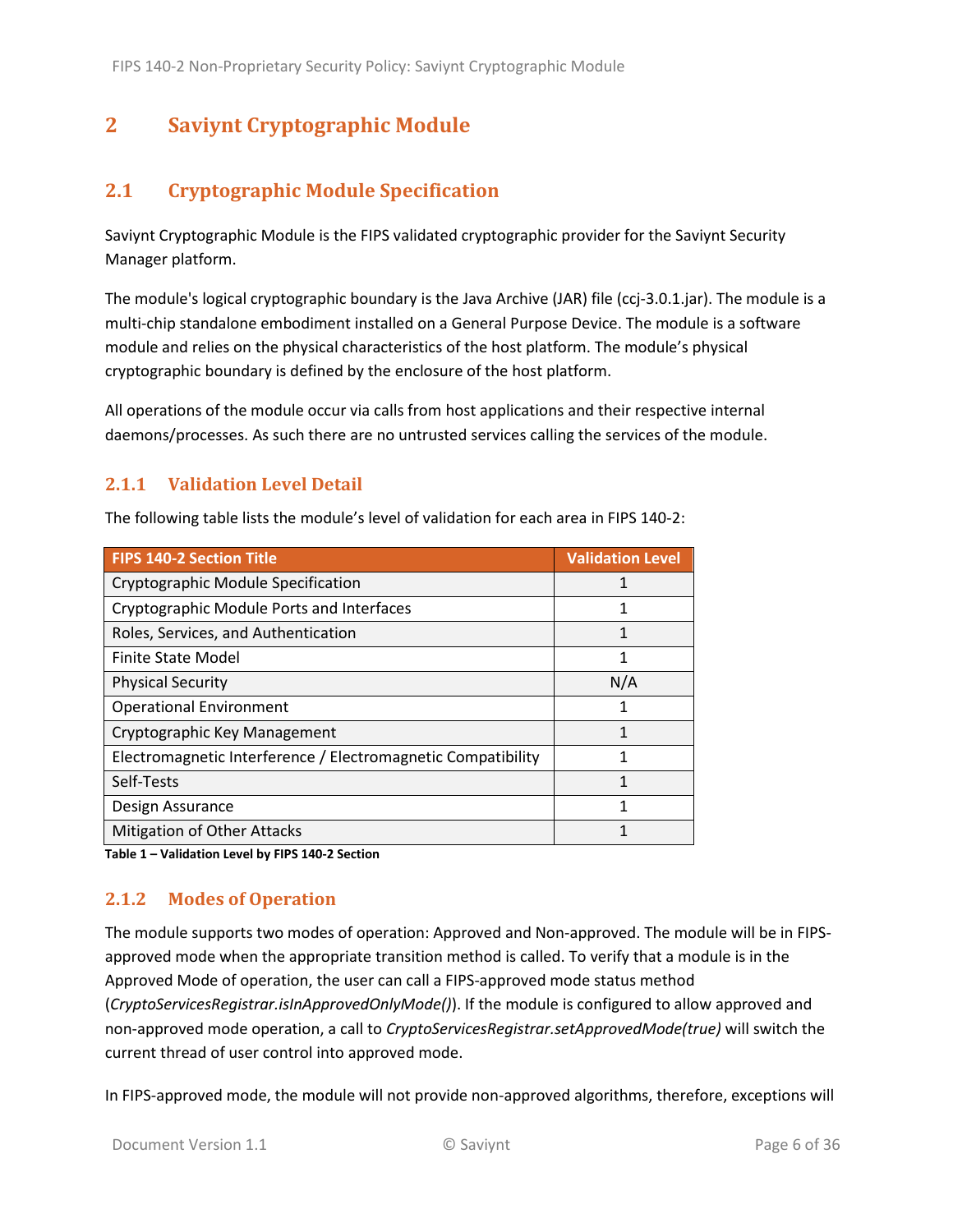be called if the user tries to access non-approved algorithms in the Approved Mode.

#### <span id="page-6-0"></span>**2.1.3 Module Configuration**

In default operation, the module will start with both approved and non-approved mode enabled.

If the module detects that the system property *com.safelogic.cryptocomply.fips.approved\_only* is set to *true* the module will start in approved mode and non-approved mode functionality will not be available.

If the underlying JVM is running with a Java Security Manager installed, the module will be running in approved mode with secret and private key export disabled.

Use of the module with a Java Security Manager requires the setting of some basic permissions to allow the module HMAC-SHA-256 software integrity test to take place as well as to allow the module itself to examine secret and private keys. The basic permissions required for the module to operate correctly with a Java Security Manager are indicated by a Y in the **Req** column of Table 2 – [Available Java Permissions.](#page-7-0)

| <b>Permission</b>        | <b>Settings</b>               | Req          | <b>Usage</b>               |
|--------------------------|-------------------------------|--------------|----------------------------|
| RuntimePermission        | "getProtectionDomain"         | Y            | Allows checksum to be      |
|                          |                               |              | carried out on jar         |
| RuntimePermission        | "accessDeclaredMembers"       | Y            | Allows use of reflection   |
|                          |                               |              | API within the provider    |
| PropertyPermission       | "java.runtime.name", "read"   | $\mathsf{N}$ | Only if configuration      |
|                          |                               |              | properties are used        |
| SecurityPermission       | "putProviderProperty.BCFIPS"  | N            | Only if provider installed |
|                          |                               |              | during execution           |
| CryptoServicesPermission | "unapprovedModeEnabled"       | N            | Only if unapproved         |
|                          |                               |              | mode algorithms            |
|                          |                               |              | required                   |
| CryptoServicesPermission | "changeToApprovedModeEnabled" | N            | Only if threads allowed    |
|                          |                               |              | to change modes            |
| CryptoServicesPermission | "exportSecretKey"             | N            | To allow export of secret  |
|                          |                               |              | keys only                  |
| CryptoServicesPermission | "exportPrivateKey"            | N            | To allow export of         |
|                          |                               |              | private keys only          |
| CryptoServicesPermission | "exportKeys"                  | Y            | Required to be applied     |
|                          |                               |              | for the module itself.     |
|                          |                               |              | Optional for any other     |
|                          |                               |              | codebase.                  |
| CryptoServicesPermission | "tlsNullDigestEnabled"        | N            | Only required for TLS      |
|                          |                               |              | digest calculations        |
| CryptoServicesPermission | "tlsPKCS15KeyWrapEnabled"     | N            | Only required if TLS is    |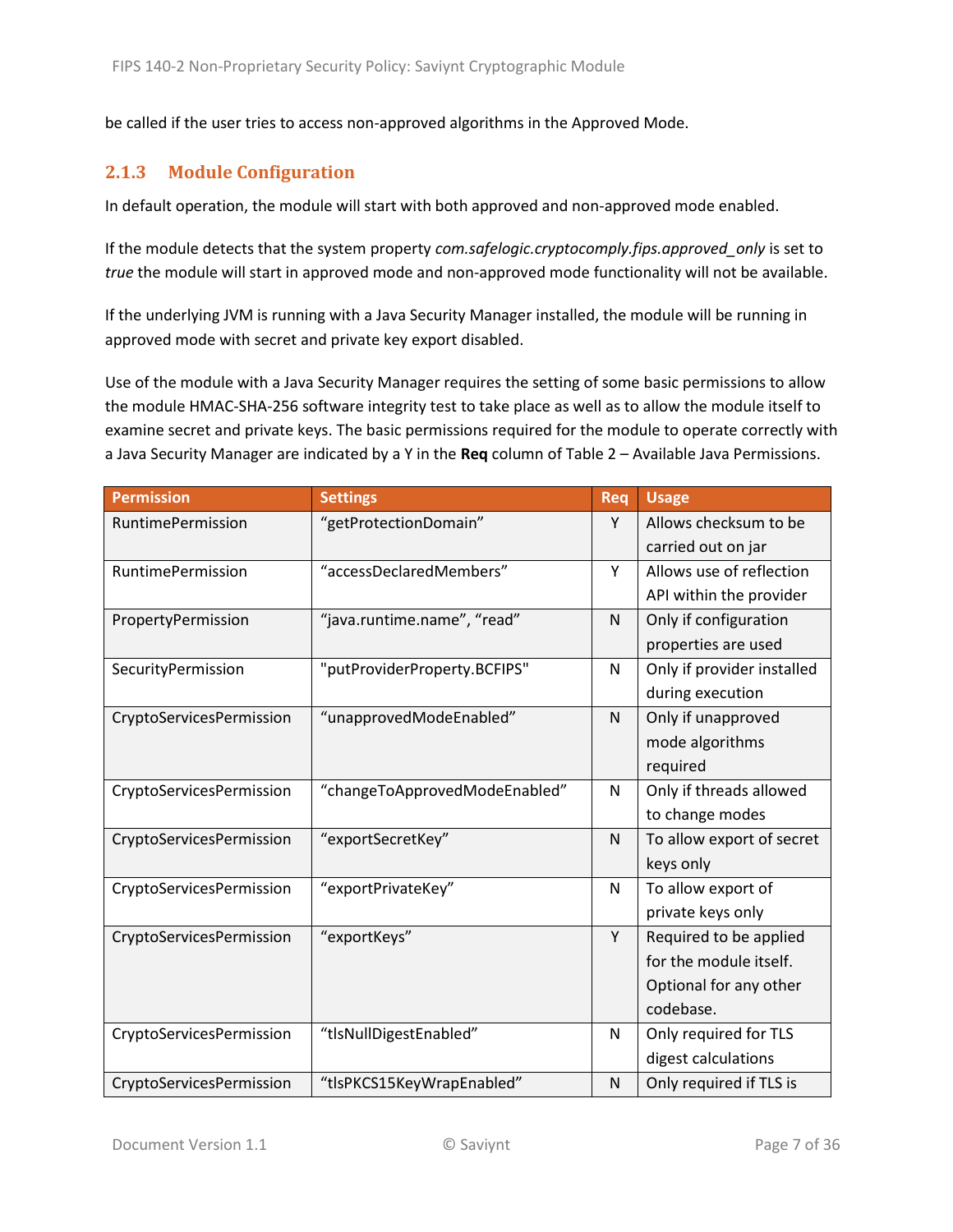| <b>Permission</b>        | <b>Settings</b>        | Rea | <b>Usage</b>                   |
|--------------------------|------------------------|-----|--------------------------------|
|                          |                        |     | used with RSA                  |
|                          |                        |     | encryption                     |
| CryptoServicesPermission | "tlsAlgorithmsEnabled" | N   | <b>Enables both NullDigest</b> |
|                          |                        |     | and PKCS15KeyWrap              |
| CryptoServicesPermission | "defaultRandomConfig"  | N   | Allows setting of default      |
|                          |                        |     | SecureRandom                   |
| CryptoServicesPermission | "threadLocalConfig"    | N   | Required to set a thread       |
|                          |                        |     | local property in the          |
|                          |                        |     | CryptoServicesRegistrar        |
| CryptoServicesPermission | "globalConfig"         | N   | Required to set a global       |
|                          |                        |     | property in the                |
|                          |                        |     | CryptoServicesRegistrar        |

<span id="page-7-0"></span>**Table 2 – Available Java Permissions**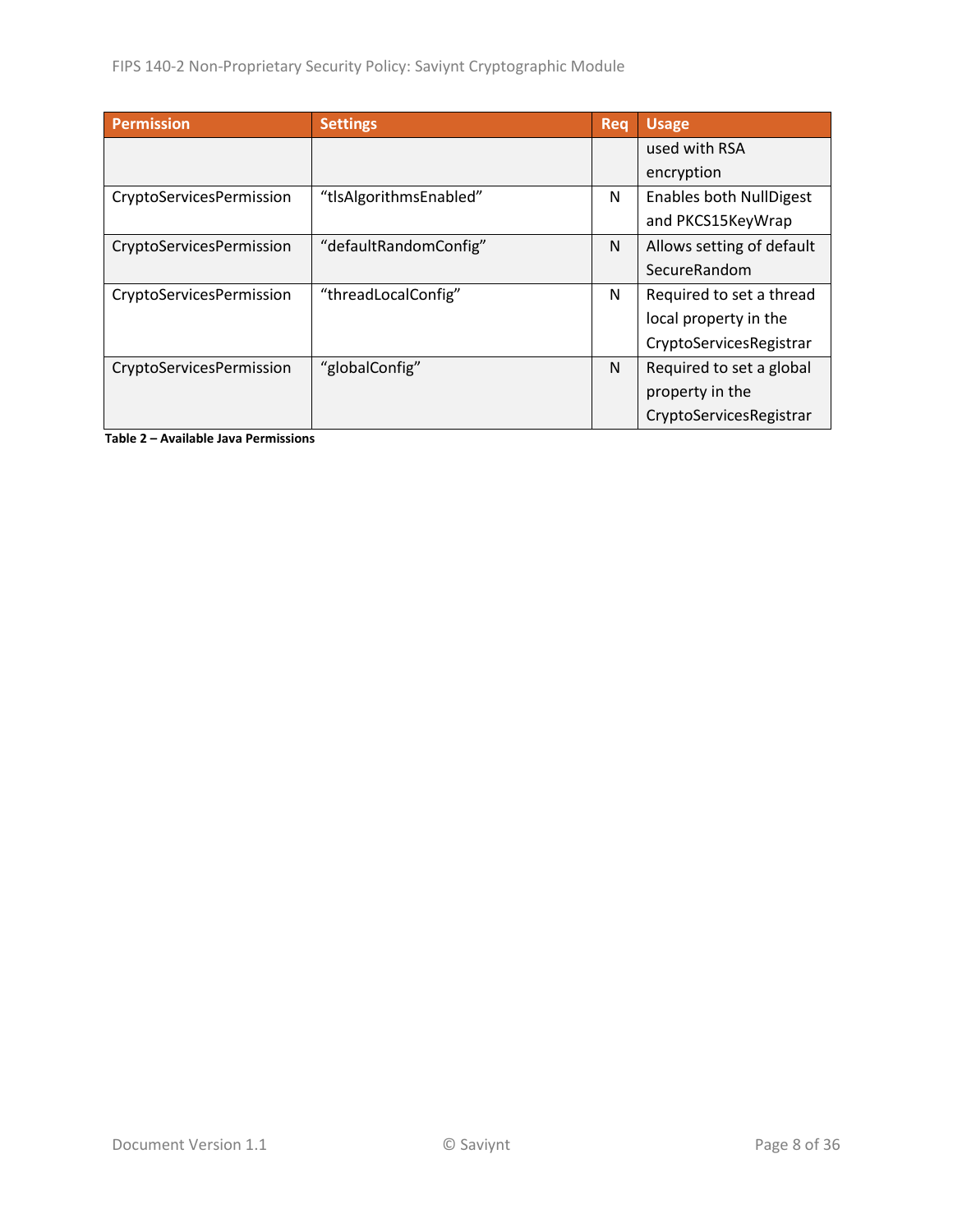#### **2.1.4 Approved Cryptographic Algorithms**

The module's cryptographic algorithm implementations have received the following certificate numbers from the Cryptographic Algorithm Validation Program.

<span id="page-8-0"></span>

| <b>CAVP Cert.</b> | <b>Algorithm</b>      | <b>Standard</b> | <b>Mode/Method</b> | <b>Key Lengths, Curves or Moduli</b> | <b>Use</b>                 |
|-------------------|-----------------------|-----------------|--------------------|--------------------------------------|----------------------------|
| 4702              | <b>AES</b>            | <b>FIPS 197</b> | ECB, CBC, OFB,     | 128, 192, 256                        | Encryption, Decryption     |
|                   |                       | SP 800-38A      | CFB8, CFB128, CTR  |                                      |                            |
| Based on          | <b>AES-CBC</b>        | Addendum to     | CBC-CS1,           | 128, 192, 256                        | Encryption, Decryption     |
| 4702              | Ciphertext            | SP 800-38A,     | CBC-CS2,           |                                      |                            |
|                   | <b>Stealing (CS)</b>  | Oct 2010        | CBC-CS3            |                                      |                            |
| 4702              | <b>CCM</b>            | SP 800-38C      | AES                | 128, 192, 256                        | Generation, Authentication |
| 4702 (AES)        | <b>CMAC</b>           | SP 800-38B      | AES, Triple-DES    | AES with 128, 192, 256               | Generation, Authentication |
| 2494 (Triple-     |                       |                 |                    | Triple-DES with                      |                            |
| DES)              |                       |                 |                    | $2$ -key <sup>1</sup> ,              |                            |
|                   |                       |                 |                    | 3-key                                |                            |
| 4702              | GCM/GMAC <sup>2</sup> | SP 800-38D      | <b>AES</b>         | 128, 192, 256                        | Generation, Authentication |
| 1600              | <b>DRBG</b>           | SP 800-90A      | Hash DRBG, HMAC    | 112, 128, 192, 256                   | Random Bit Generation      |
|                   |                       |                 | DRBG,              |                                      |                            |
|                   |                       |                 | <b>CTR DRBG</b>    |                                      |                            |

 $12^{20}$  block limit is enforced by module for legacy operations only

 $2$  GCM with an internally generated IV, see section 3.1.3 concerning external IVs. IV generation is compliant with IG A.5.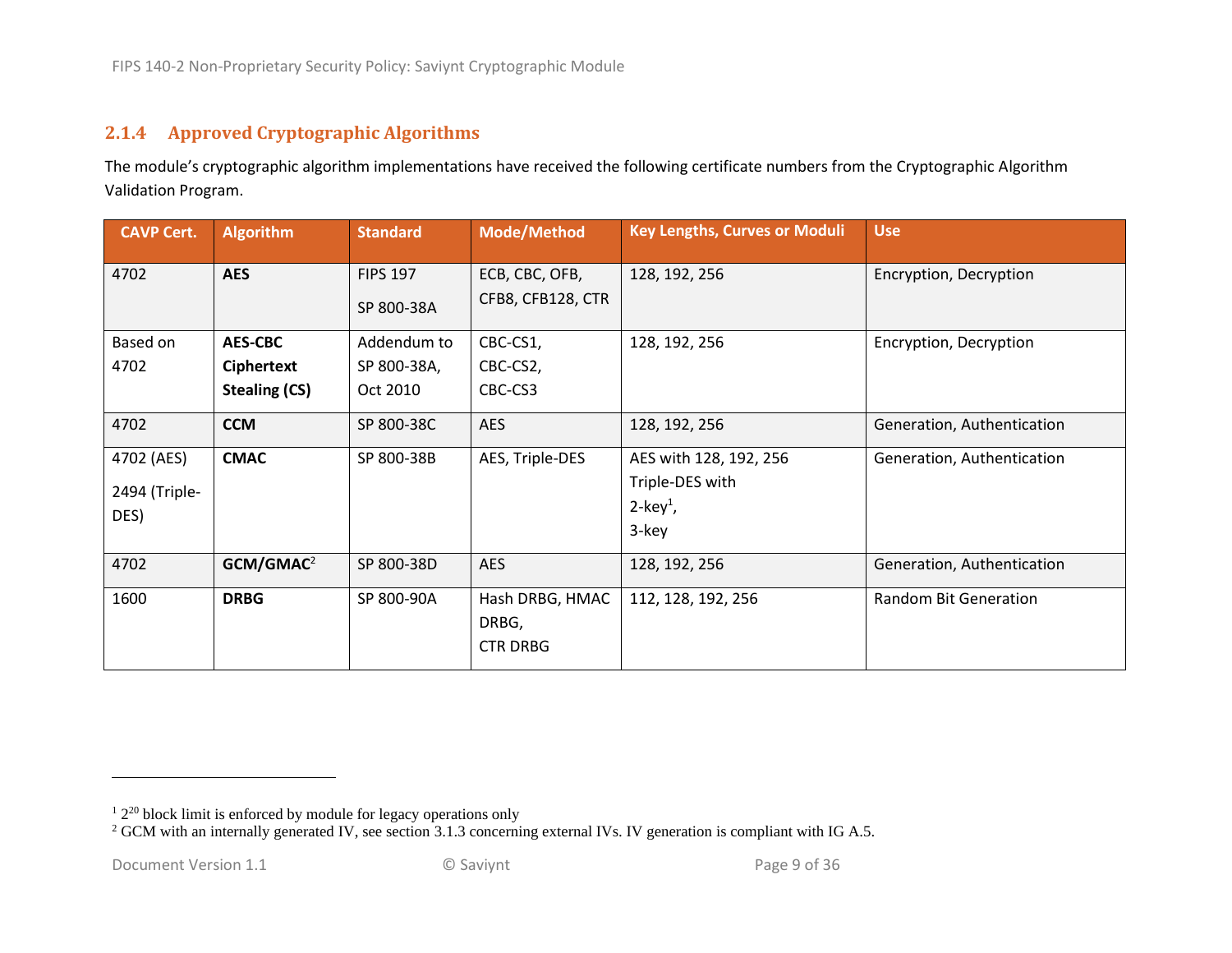| <b>CAVP Cert.</b>  | <b>Algorithm</b> | <b>Standard</b> | <b>Mode/Method</b>                                                                                                                                      | <b>Key Lengths, Curves or Moduli</b>                                                                                                                                                                          | <b>Use</b>                        |
|--------------------|------------------|-----------------|---------------------------------------------------------------------------------------------------------------------------------------------------------|---------------------------------------------------------------------------------------------------------------------------------------------------------------------------------------------------------------|-----------------------------------|
| 1244               | DSA <sup>3</sup> | FIPS 186-4      | PQG Generation,<br>PQG Verification,<br><b>Key Pair</b><br>Generation,<br>Signature<br>Generation,<br>Signature<br>Verification                         | 1024, 2048, 3072 bits (1024 only<br>for SigVer)                                                                                                                                                               | <b>Digital Signature Services</b> |
| 1160<br>1343 (CVL) | <b>ECDSA</b>     | FIPS 186-4      | Signature<br>Generation<br>Component, Key<br>Pair Generation,<br>Signature<br>Generation,<br>Signature<br>Verification, Public<br><b>Key Validation</b> | P-192*, P-224, P-256, P-384, P-<br>521,<br>K-163*, K-233, K-283, K-409, K-<br>571,<br>$B-163^*$ ,<br>B-233, B-283, B-409, B-571<br>* Curves only used for Signature<br>Verification and Public Key Validation | <b>Digital Signature Services</b> |
| 3114               | <b>HMAC</b>      | FIPS 198-1      | $SHA-1$ ,<br>SHA-224,<br>SHA-256,<br>SHA-384,<br>SHA-512,<br>SHA-512/224,<br>SHA-512/256                                                                | Various (KS <bs, ks="">BS)</bs,>                                                                                                                                                                              | Generation, Authentication        |

<sup>3</sup> DSA signature generation with SHA-1 is only for use with protocols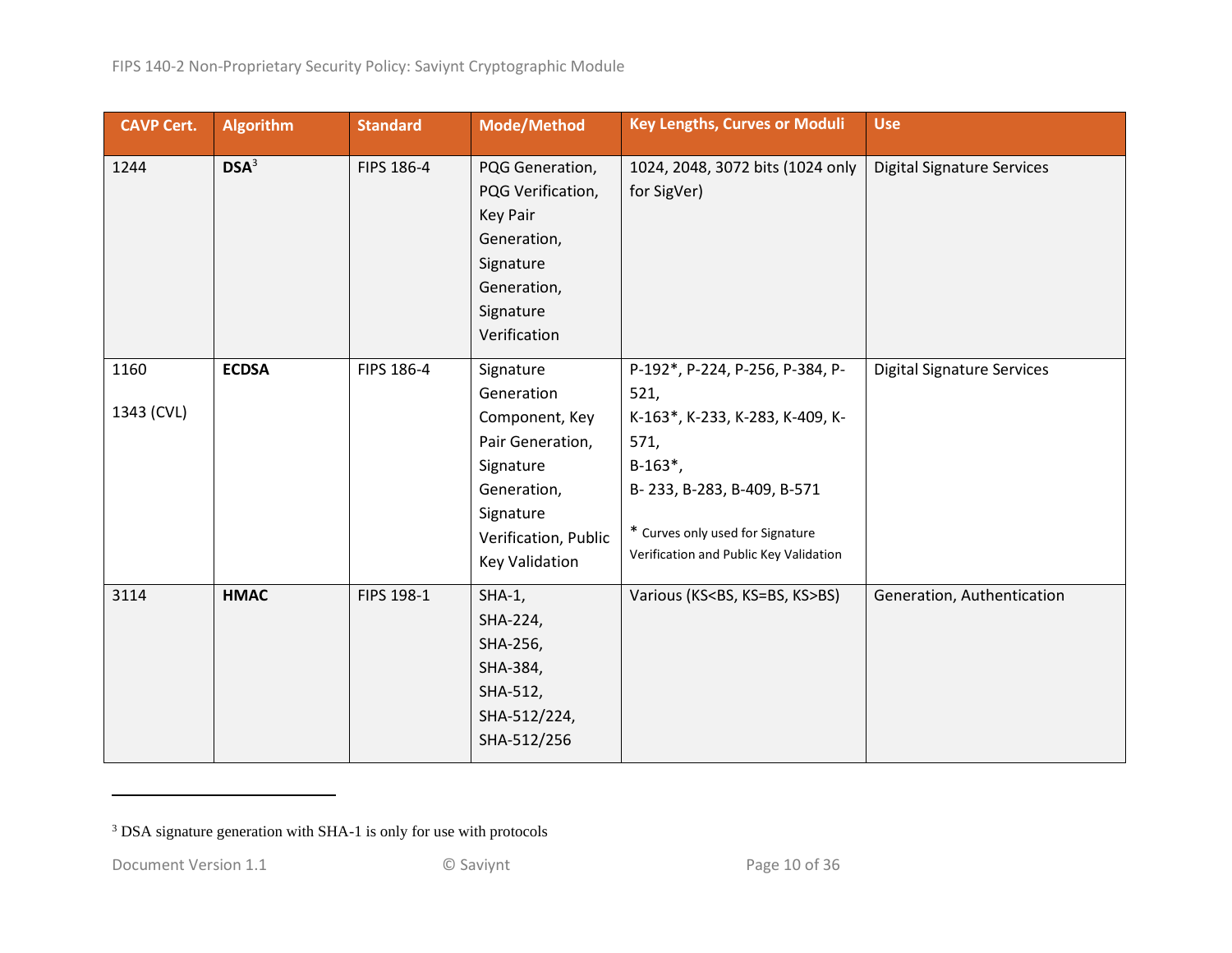| <b>CAVP Cert.</b> | <b>Algorithm</b>                                                     | <b>Standard</b> | <b>Mode/Method</b>                                                                        | <b>Key Lengths, Curves or Moduli</b>                                                                                                      | <b>Use</b>              |
|-------------------|----------------------------------------------------------------------|-----------------|-------------------------------------------------------------------------------------------|-------------------------------------------------------------------------------------------------------------------------------------------|-------------------------|
| 130               | KAS <sup>4</sup>                                                     | SP 800-56A      | KAS-FFC,<br>KAS-ECC                                                                       | FB (L=2048, N=224),<br>FC (L=2048, N=256),<br>EB (P-224), EC (P-256),<br>ED (P-384), EE (P-521)                                           | Key Agreement           |
| 1344 (CVL)        | <b>KAS Component</b>                                                 | SP 800-56A      | <b>ECC-CDH Primitive</b>                                                                  | P-224, P-256, P-384, P-521, K-<br>233, K-283, K-409, K-571, B-233,<br>B-283, B-409, B-571                                                 | Key Agreement Primitive |
| 1342 (CVL)        | <b>KDF, Existing</b><br><b>Application-</b><br>Specific <sup>5</sup> | SP 800-135      | TLS v1.0/1.1 KDF,<br>TLS 1.2 KDF, SSH<br>KDF, X9.63 KDF,<br>IKEv2 KDF, SRTP<br><b>KDF</b> | Various (See CVL #1342 for<br>details)                                                                                                    | <b>KDF Services</b>     |
| 145               | <b>KBKDF, using</b><br>Pseudorandom<br>Functions <sup>6</sup>        | SP 800-108      | Counter Mode,<br>Feedback Mode,<br>Double-Pipeline<br><b>Iteration Mode</b>               | CMAC-based KDF with AES, 2-<br>key Triple-DES, 3-key Triple-DES<br>or HMAC-based KDF with SHA-1,<br>SHA-224, SHA-256, SHA-384,<br>SHA-512 | <b>KDF Services</b>     |

<sup>&</sup>lt;sup>4</sup> Keys are not established directly into the module using the key agreement algorithms

<sup>&</sup>lt;sup>5</sup> These protocols have not been reviewed or tested by the CAVP and CMVP.

<sup>&</sup>lt;sup>6</sup> Note: CAVP testing is not provided for use of the PRFs SHA-512/224 and SHA-512/256. These must not be used in approved mode.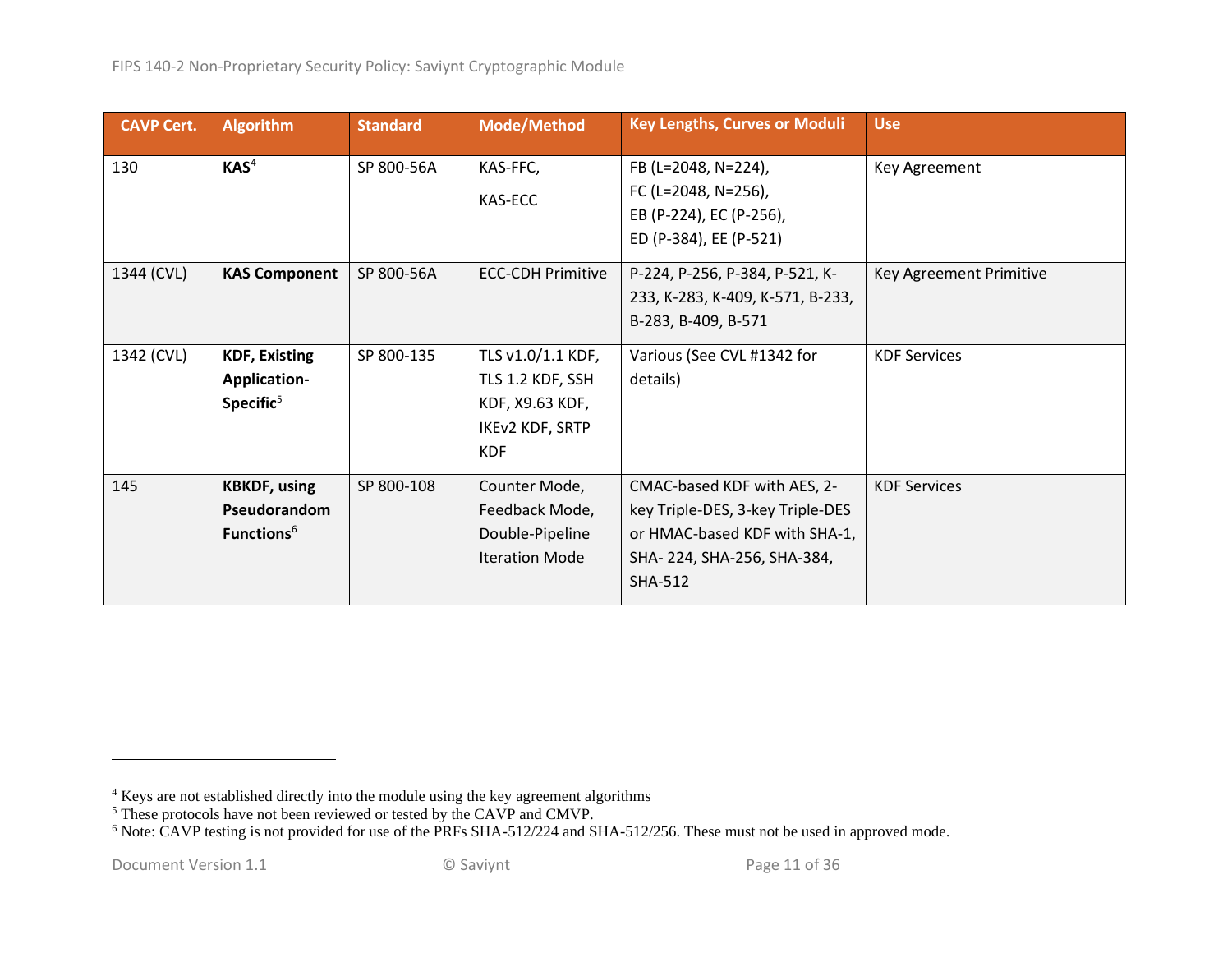| <b>CAVP Cert.</b>                   | <b>Algorithm</b>                                                        | <b>Standard</b>          | Mode/Method                                                                              | <b>Key Lengths, Curves or Moduli</b>                                       | <b>Use</b>                                                                                                                                                                                                                           |
|-------------------------------------|-------------------------------------------------------------------------|--------------------------|------------------------------------------------------------------------------------------|----------------------------------------------------------------------------|--------------------------------------------------------------------------------------------------------------------------------------------------------------------------------------------------------------------------------------|
| 4702 (AES)<br>2494 (Triple-<br>DES) | <b>Key Wrapping</b><br><b>Using Block</b><br>Ciphers (KTS) <sup>7</sup> | SP 800-38F               | KW, KWP, TKW                                                                             | AES-128, AES-192, AES-256, 3-<br>key Triple-DES                            | <b>Key Transport</b><br>For AES, the key establishment<br>methodology provides between<br>128 and 256 bits of encryption<br>strength<br>For Triple-DES, key establishment<br>methodology provides 112 bits of<br>encryption strength |
| 2562<br>1345 (CVL)                  | <b>RSA</b>                                                              | FIPS 186-4<br>FIPS 186-2 | Padding from:<br>ANSI X9.31-1998<br>PKCS #1 v2.1 (PSS<br>and PKCS1.5)                    | 1024, 1536, 2048, 3072, 4096<br>bits (1024, 1536, 4096 only for<br>SigVer) | Key Pair Generation, Signature<br>Generation, Signature Verification,<br><b>Component Test</b>                                                                                                                                       |
| 3849                                | <b>SHS</b>                                                              | FIPS 180-4               | $SHA-1$ ,<br>SHA-224,<br>SHA-256,<br>SHA-384,<br>SHA-512,<br>SHA-512/224,<br>SHA-512/256 | N/A                                                                        | Digital Signature Generation,<br>Digital Signature Verification, non-<br><b>Digital Signature Applications</b>                                                                                                                       |

<sup>7</sup> Keys are not established directly into the module using key unwrapping.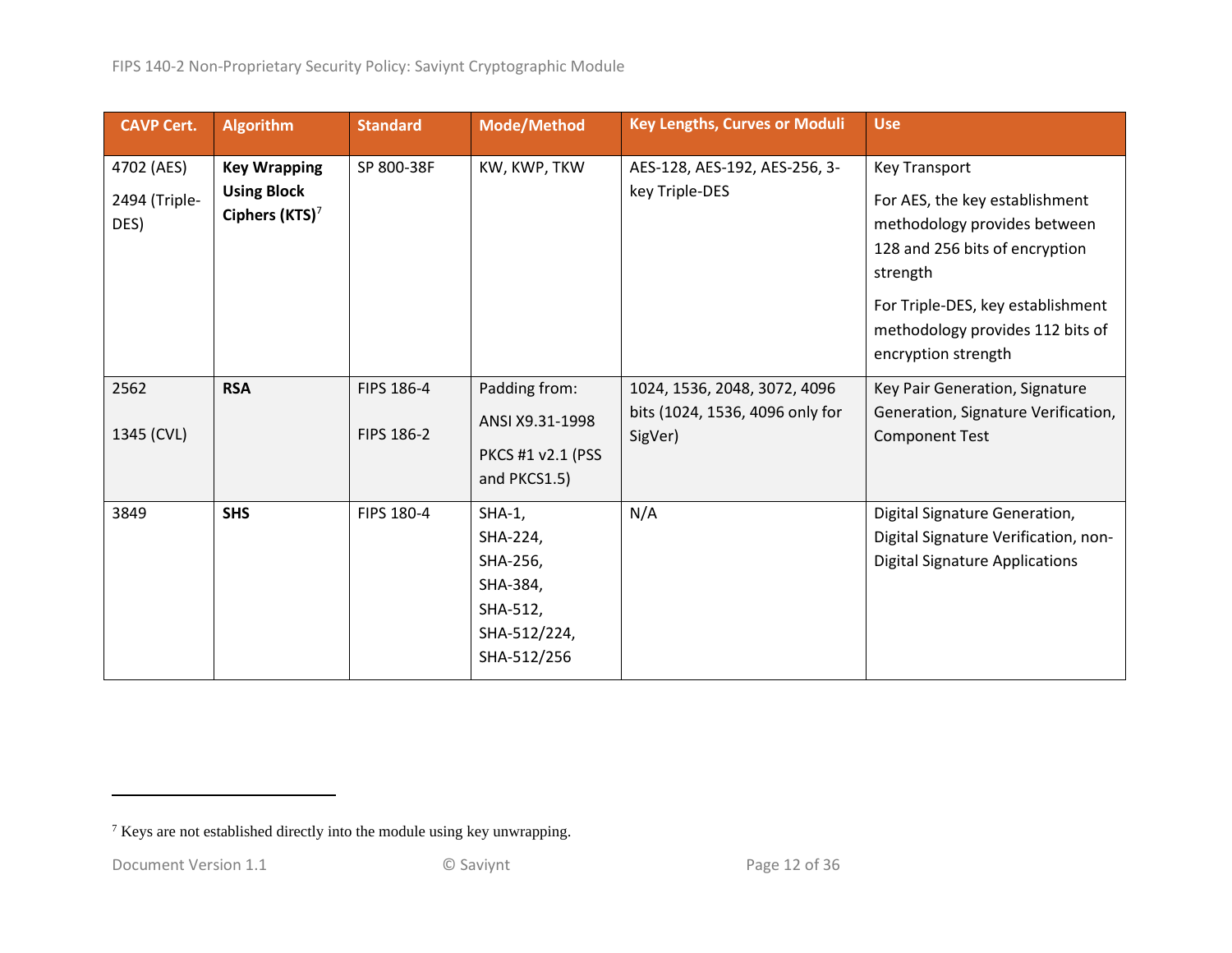| <b>CAVP Cert.</b> | <b>Algorithm</b>    | <b>Standard</b> | Mode/Method    | <b>Key Lengths, Curves or Moduli</b>    | <b>Use</b>                            |
|-------------------|---------------------|-----------------|----------------|-----------------------------------------|---------------------------------------|
| 24                | <b>SHA-3, SHAKE</b> | <b>FIPS 202</b> | SHA3-224,      | N/A                                     | Digital Signature Generation,         |
|                   |                     |                 | SHA3-256,      |                                         | Digital Signature Verification, non-  |
|                   |                     |                 | SHA3-384,      |                                         | <b>Digital Signature Applications</b> |
|                   |                     |                 | SHA3-512,      |                                         |                                       |
|                   |                     |                 | SHAKE128,      |                                         |                                       |
|                   |                     |                 | SHAKE256       |                                         |                                       |
| 2494              | <b>Triple-DES</b>   | SP 800-67       | TECB, TCBC,    | 2-key <sup>8</sup> , 3-key <sup>9</sup> | Encryption, Decryption                |
|                   |                     |                 | TCFB64, TCFB8, |                                         |                                       |
|                   |                     |                 | TOFB, CTR      |                                         |                                       |

**Table 3 – FIPS-Approved Algorithm Certificates**

 $82^{20}$  block limit is enforced by the module, encryption is disabled.

 $9^9$  3-key Triple-DES encryption must not be used for more than  $2^{32}$  blocks for any given key.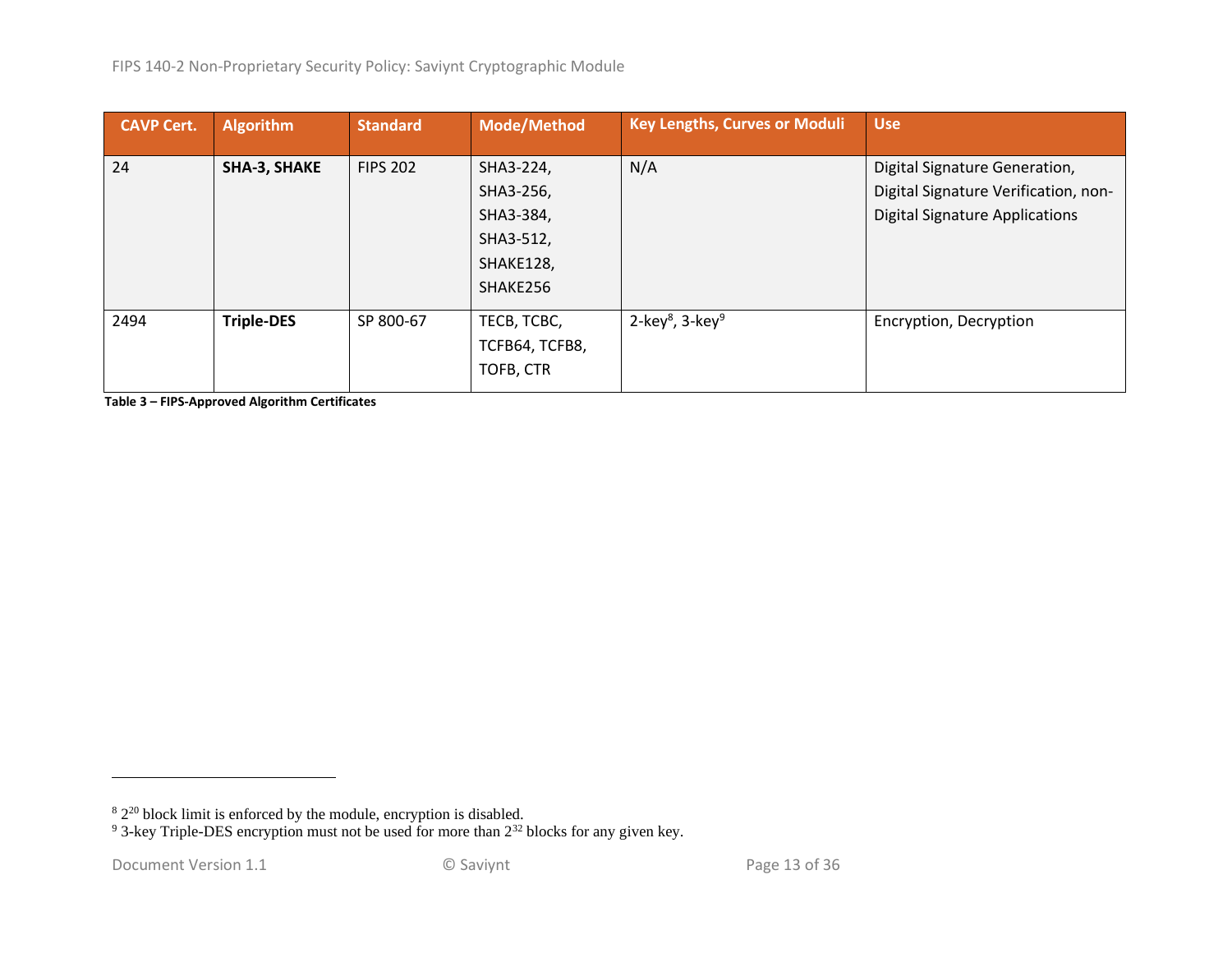The following Approved cryptographic algorithms were implemented with vendor affirmation.

| <b>Algorithm</b>                       | <b>IG Reference</b> | <b>Use</b>                                                     |
|----------------------------------------|---------------------|----------------------------------------------------------------|
| CKG using output from                  | Vendor Affirmed IG  | $[SP 800-133]$                                                 |
| <b>DRBG</b>                            | D.12                | Section 6.1 (Asymmetric from DRBG)                             |
|                                        |                     | Section 7.1 (Symmetric from DRBG)                              |
|                                        |                     | Using DRBG #1600                                               |
| KAS <sup>10</sup> using SHA-512/224 or | Vendor Affirmed IG  | [SP 800-56A-rev2]                                              |
| SHA-512/256                            | A.3, D.1-rev2       | Parameter sets/Key sizes: FB, FC, EB, EC, ED, EE <sup>11</sup> |
|                                        |                     | Using CVL #1344                                                |
| KDF, Password-Based                    | Vendor Affirmed IG  | [SP 800-132]                                                   |
|                                        | D.6                 | Options: PBKDF with Option 1a                                  |
|                                        |                     | Functions: HMAC-based KDF using SHA-1, SHA-                    |
|                                        |                     | 224, SHA-256, SHA-384, SHA-512                                 |
|                                        |                     | Using HMAC #3114                                               |
| <b>Key Wrapping Using RSA</b>          | Vendor Affirmed IG  | $[SP 800-56B]$                                                 |
|                                        | D.4                 | RSA-KEMS-KWS with, and without, key                            |
|                                        |                     | confirmation                                                   |
|                                        |                     | Key sizes: 2048, 3072 bits                                     |
| <b>Key Transport Using RSA</b>         | Vendor Affirmed IG  | [SP 800-56B]                                                   |
|                                        | D.4                 | RSA-OAEP with, and without, key confirmation                   |
|                                        |                     | Key sizes: 2048, 3072 bits                                     |

**Table 4 – Approved Cryptographic Functions Tested with Vendor Affirmation**

<sup>&</sup>lt;sup>10</sup> Keys are not directly established into the module using key agreement or transport techniques.

<sup>&</sup>lt;sup>11</sup> Note: HMAC SHA-512/224 must not be used with EE.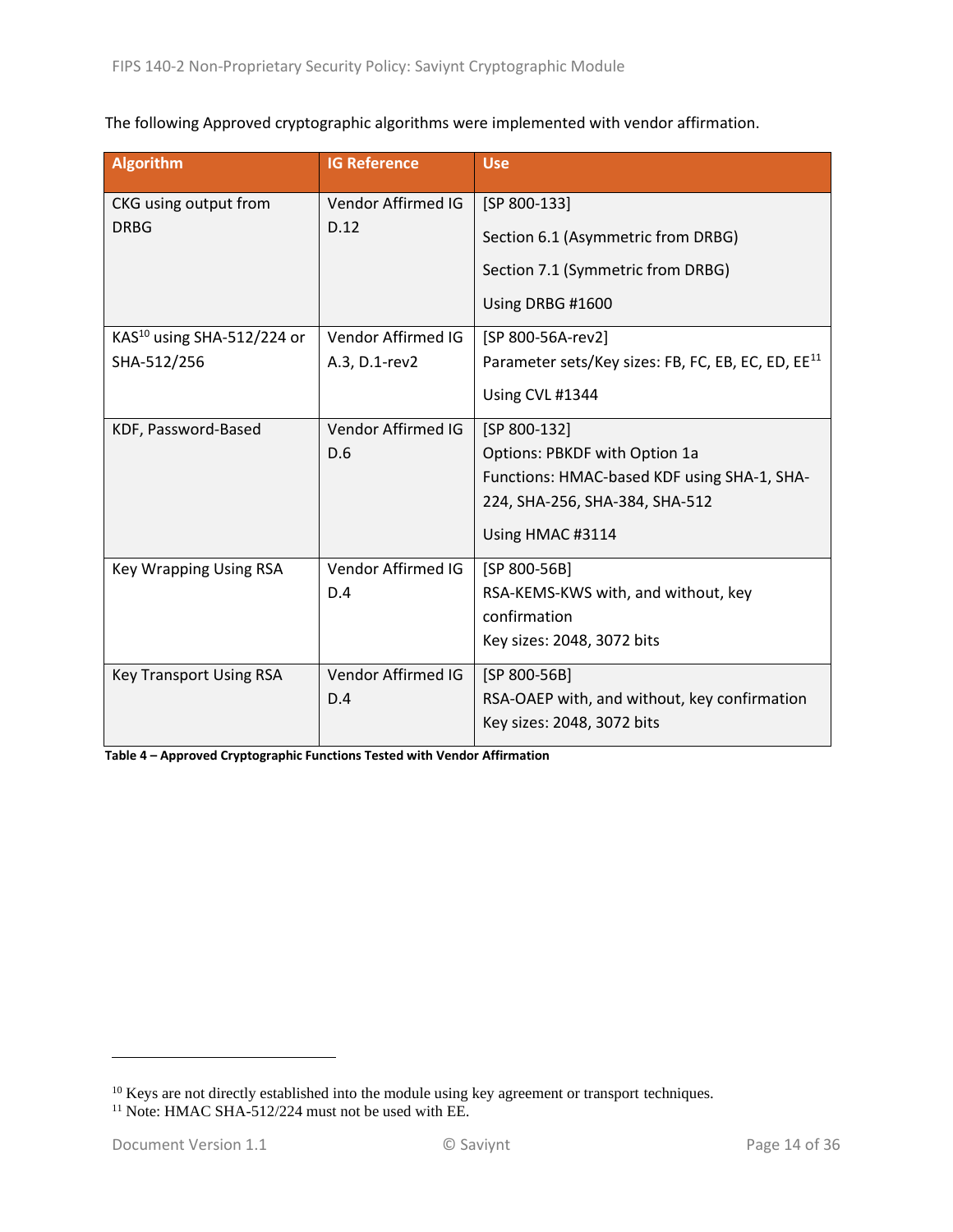#### <span id="page-14-0"></span>**2.1.5 Non-Approved but Allowed Cryptographic Algorithms**

The module supports the following non-FIPS 140-2 approved but allowed algorithms that may be used in the Approved mode of operation.

| Algorithm                                            | <b>Use</b>                                                                                                                                                                                                                                                              |
|------------------------------------------------------|-------------------------------------------------------------------------------------------------------------------------------------------------------------------------------------------------------------------------------------------------------------------------|
| Non-SP 800-56A-rev2 Compliant<br><b>DH</b>           | [IG D.8]<br>Diffie-Hellman 2048-bit key agreement primitive for use with<br>system-level key establishment; not used by the module to<br>establish keys within the module (key agreement; key<br>establishment methodology provides 112 bits of encryption<br>strength) |
| Non-SP 800-56B compliant RSA<br><b>Key Transport</b> | [IG D.9]<br>RSA may be used by a calling application as part of a key<br>encapsulation scheme.<br>Key sizes: 2048 and 3072 bits (key wrapping; key establishment<br>methodology provides 112 or 128 bits of encryption strength)                                        |
| <b>MD5 within TLS</b>                                | [IG D.2, IG 1.23 example 2a]                                                                                                                                                                                                                                            |

**Table 5 – Non-Approved but Allowed Cryptographic Algorithms**

#### <span id="page-14-1"></span>**2.1.6 Non-Approved Mode of Operation**

The module supports a non-approved mode of operation. The algorithms listed in this section are not to be used by the operator in the FIPS Approved mode of operation.

| <b>Algorithm</b>             | <b>Use</b>              |
|------------------------------|-------------------------|
| AES (non-compliant $^{12}$ ) | Encryption, Decryption  |
| <b>ARC4 (RC4)</b>            | Encryption, Decryption  |
| <b>Blowfish</b>              | Encryption, Decryption  |
| <b>Camellia</b>              | Encryption, Decryption  |
| CAST <sub>5</sub>            | Encryption, Decryption  |
| <b>DES</b>                   | Encryption, Decryption  |
| DSA (non-compliant $^{13}$ ) | Public Key Cryptography |
| <b>DSTU4145</b>              | Public Key Cryptography |
| ECDSA (non-compliant $14$ )  | Public Key Cryptography |

<sup>&</sup>lt;sup>12</sup> Support for additional modes of operation.

 $13$  Deterministic signature calculation, support for additional digests, and key sizes.

<sup>&</sup>lt;sup>14</sup> Deterministic signature calculation, support for additional digests, and key sizes.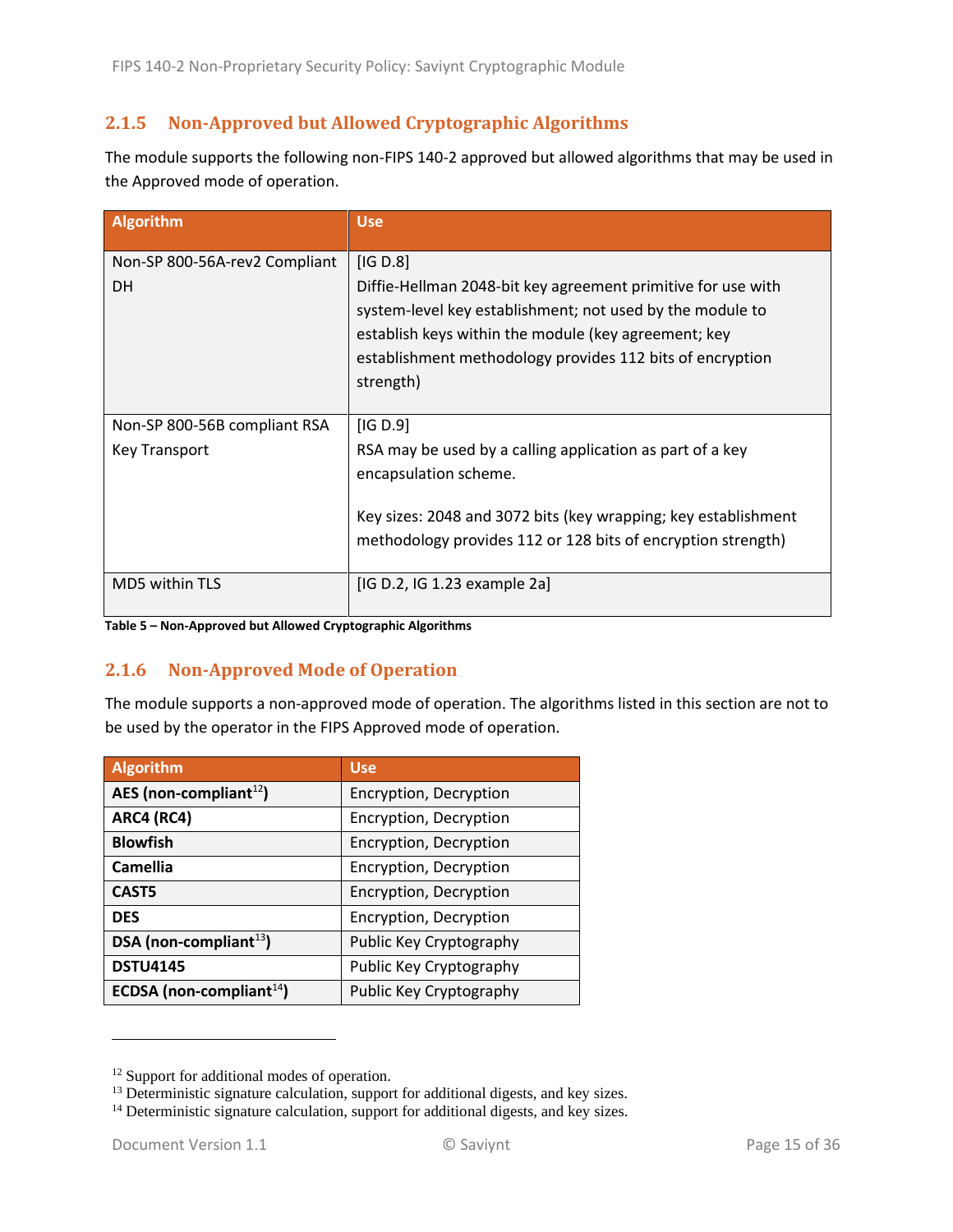| <b>Algorithm</b>                         | <b>Use</b>                      |
|------------------------------------------|---------------------------------|
| <b>ElGamal</b>                           | Public Key Cryptography         |
| GOST28147                                | Encryption, Decryption          |
| GOST3410-1994                            | Hashing                         |
| GOST3410-2001                            | Hashing                         |
| GOST3411                                 | Hashing                         |
| HMAC-GOST3411                            | Hashing                         |
| IDEA                                     | Encryption, Decryption          |
| KAS (non-compliant <sup>15</sup> )       | <b>Key Agreement</b>            |
| KBKDF using SHA-512/224 or               | <b>KDF</b>                      |
| SHA-512/256 (non-compliant)              |                                 |
| MD5                                      | Hashing                         |
| <b>HMAC-MD5</b>                          | Hashing                         |
| <b>OpenSSL PBKDF</b>                     | <b>KDF</b>                      |
| PKCS#12 PBKDF                            | <b>KDF</b>                      |
| <b>PKCS#5 Scheme 1 PBKDF</b>             | <b>KDF</b>                      |
| RC <sub>2</sub>                          | Encryption, Decryption          |
| RIPEMD128                                | Hashing                         |
| HMAC-RIPEMD128                           | Hashing                         |
| RIPEMD-160                               | Hashing                         |
| HMAC-RIPEMD160                           | Hashing                         |
| RIPEMD256                                | Hashing                         |
| HMAC-RIPEMD256                           | Hashing                         |
| RIPEMD320                                | Hashing                         |
| HMAC-RIPEMD320                           | Hashing                         |
| <b>X9.31 PRNG</b>                        | <b>Random Number Generation</b> |
| RSA (non-compliant <sup>16</sup> )       | Public Key Cryptography         |
| RSA KTS (non-compliant <sup>17</sup> )   | Public Key Cryptography         |
| <b>SCrypt</b>                            | <b>KDF</b>                      |
| <b>SEED</b>                              | Encryption, Decryption          |
| <b>Serpent</b>                           | Encryption, Decryption          |
| <b>SipHash</b>                           | Hashing                         |
| <b>SHACAL-2</b>                          | Encryption, Decryption          |
| <b>TIGER</b>                             | Hashing                         |
| <b>HMAC-TIGER</b>                        | Hashing                         |
| TripleDES (non-compliant <sup>18</sup> ) | Encryption, Decryption          |

<sup>&</sup>lt;sup>15</sup> Support for additional key sizes and the establishment of keys of less than 112 bits of security strength.

<sup>&</sup>lt;sup>16</sup> Support for additional digests and signature formats, PKCS#1 1.5 key wrapping, support for additional key sizes.

 $17$  Support for additional key sizes and the establishment of keys of less than 112 bits of security strength.

<sup>&</sup>lt;sup>18</sup> Support for additional modes of operation.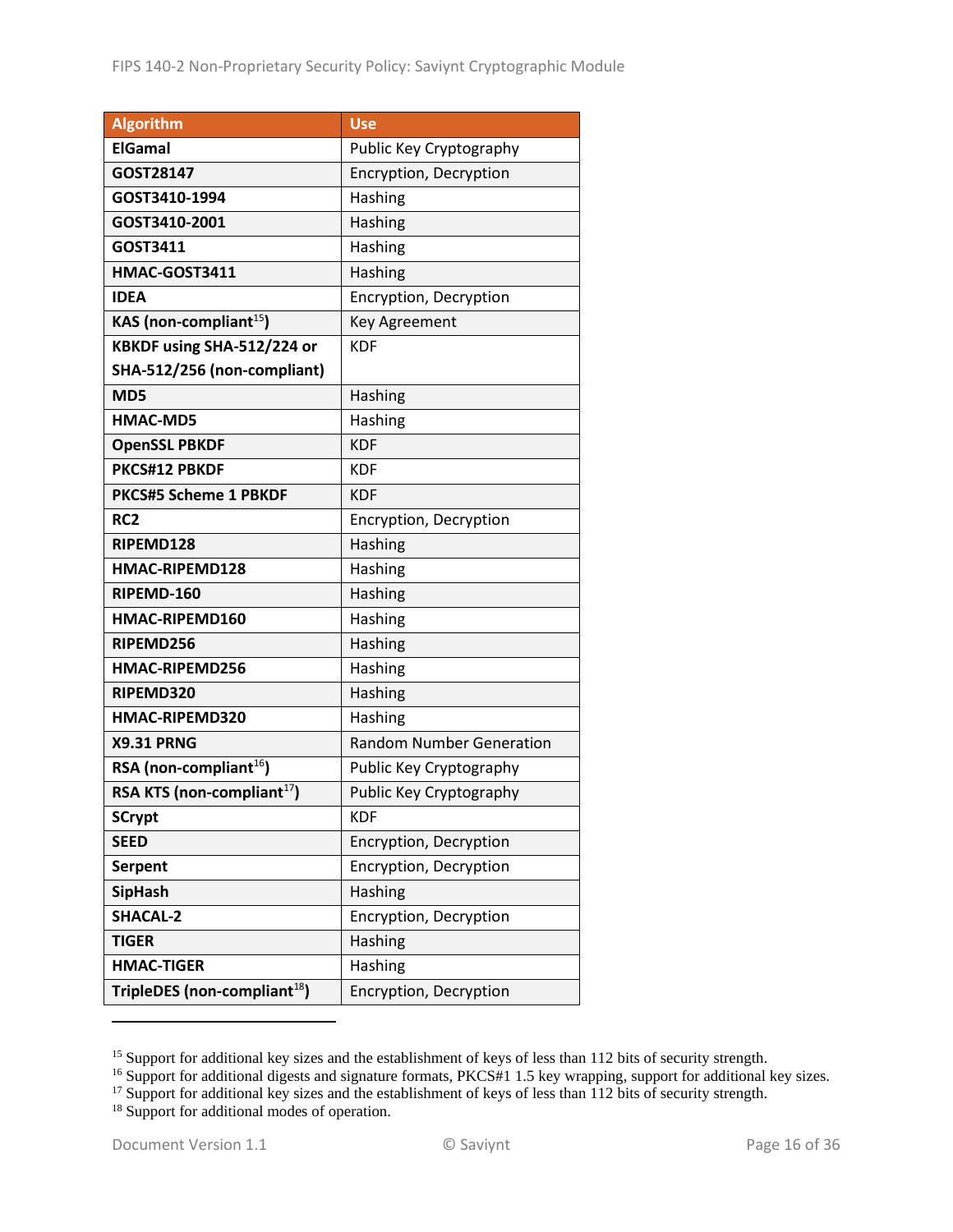| <b>Algorithm</b>                                                              | <b>Use</b>             |  |
|-------------------------------------------------------------------------------|------------------------|--|
| Twofish                                                                       | Encryption, Decryption |  |
| <b>WHIRLPOOL</b>                                                              | Hashing                |  |
| <b>HMAC-WHIRLPOOL</b>                                                         | Hashing                |  |
| Table C., New Amproved Counterpolity Functions for use in new FIDC mode apply |                        |  |

**Table 6 – Non-Approved Cryptographic Functions for use in non-FIPS mode only**

## <span id="page-16-0"></span>**2.2 Critical Security Parameters and Public Keys**

#### <span id="page-16-1"></span>**2.2.1 Critical Security Parameters**

The table below provides a complete list of Critical Security Parameters used within the module:

| <b>CSP</b>                    | <b>Description / Usage</b>                                                     |
|-------------------------------|--------------------------------------------------------------------------------|
| <b>AES Encryption Key</b>     | [FIPS-197, SP 800-56C, SP 800-38D, Addendum to SP 800-38A] AES                 |
|                               | $(128/192/256)$ encrypt key <sup>19</sup>                                      |
| AES Decryption Key            | [FIPS-197, SP 800-56C, SP 800-38D, Addendum to SP 800-38A] AES                 |
|                               | (128/192/256) decrypt key                                                      |
| <b>AES Authentication Key</b> | [FIPS-197] AES (128/192/256) CMAC/GMAC key                                     |
| AES Wrapping Key              | [SP 800-38F] AES (128/192/256) key wrapping key                                |
| DH Agreement key              | [SP 800-56A-rev2] Diffie-Hellman (>= 2048) private key agreement key           |
| DRBG(CTR AES)                 | V (128 bits) and AES key (128/192/256), entropy input (length dependent on     |
|                               | security strength)                                                             |
| DRBG(CTR Triple-DES)          | V (64 bits) and Triple-DES key (192), entropy input (length dependent on       |
|                               | security strength)                                                             |
| DRBG(Hash)                    | V (440/888 bits) and C (440/888 bits), entropy input (length dependent on      |
|                               | security strength)                                                             |
| DRBG(HMAC)                    | V (160/224/256/384/512 bits) and Key (160/224/256/384/512 bits), entropy       |
|                               | input (length dependent on security strength)                                  |
| <b>DSA Signing Key</b>        | [FIPS 186-4] DSA (2048/3072) signature generation key                          |
| <b>EC Agreement Key</b>       | [SP 800-56A-rev2] EC (All NIST defined B, K, and P curves >= 224 bits) private |
|                               | key agreement key                                                              |
| <b>EC Signing Key</b>         | [FIPS 186-4] ECDSA (All NIST defined B, K, and P curves >= 224 bits) signature |
|                               | generation key                                                                 |
| <b>HMAC Authentication</b>    | [FIPS 198-1] Keyed-Hash key (SHA-1, SHA-2). Key size determined by security    |
| Key                           | strength required (>= 112 bits)                                                |
| <b>IKEv2 Derivation</b>       | [SP 800-135] Secret value used in construction of key for the specified IKEv2  |
| <b>Function Secret Value</b>  | <b>PRF</b>                                                                     |

<sup>&</sup>lt;sup>19</sup> The AES-GCM key and IV are generated randomly per IG A.5, and the Initialization Vector (IV) is a minimum of 96 bits. In the event module power is lost and restored, the consuming application must ensure that any of its AES-GCM keys used for encryption or decryption are re-distributed.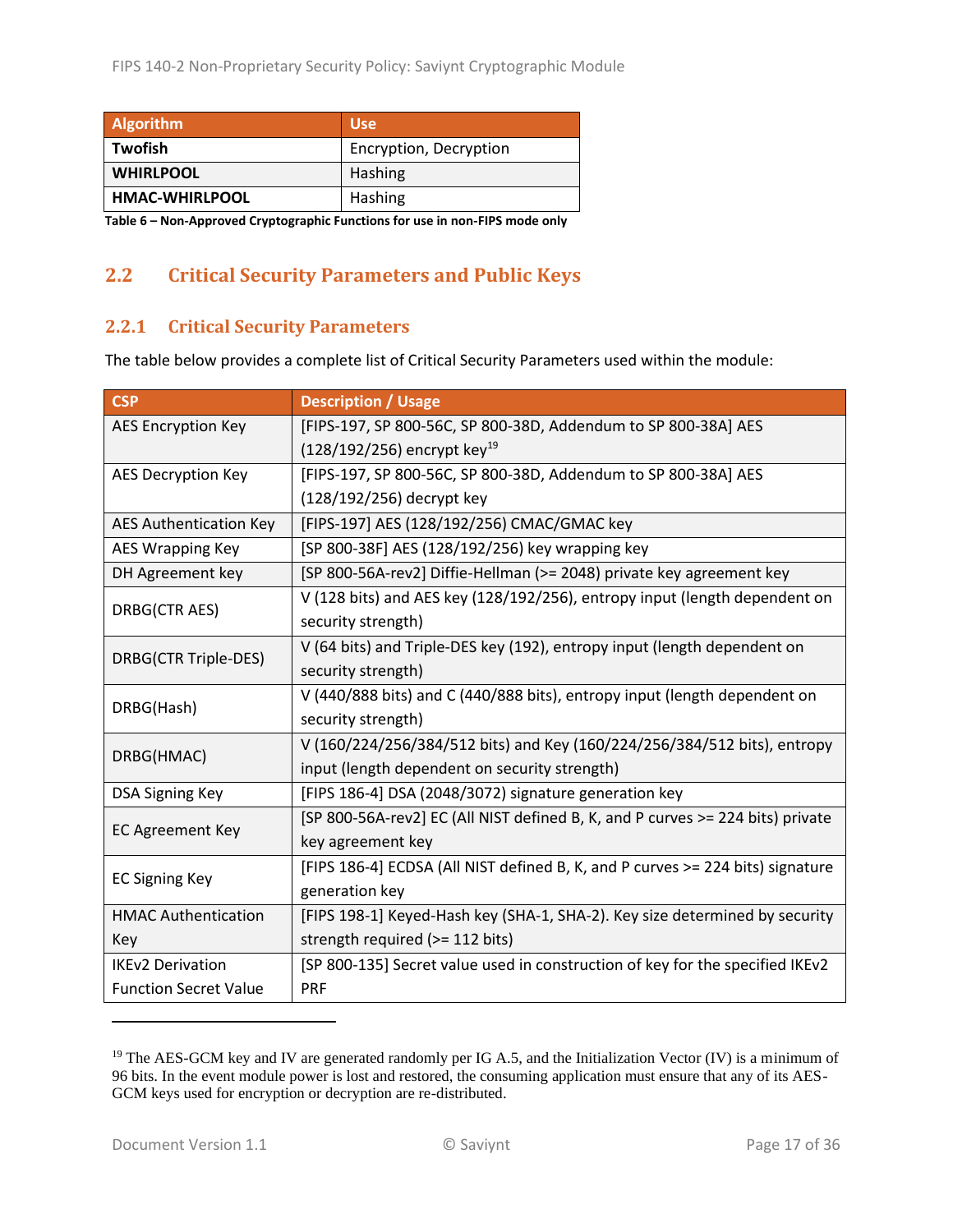| <b>CSP</b>                     | <b>Description / Usage</b>                                                   |  |
|--------------------------------|------------------------------------------------------------------------------|--|
| <b>PBKDF Secret Value</b>      | [SP 800-132] Secret value used in construction of Keyed-Hash key for the     |  |
|                                | specified PRF                                                                |  |
| <b>RSA Signing Key</b>         | [FIPS 186-4] RSA (>= 2048) signature generation key                          |  |
| RSA Key Transport Key          | [SP 800-56B] RSA (>=2048) key transport (decryption) key                     |  |
| SP 800-56A-rev2                | [SP 800-56A-rev2] Secret value used in construction of key for underlying    |  |
| Concatenation                  | <b>PRF</b>                                                                   |  |
| <b>Derivation Function</b>     |                                                                              |  |
| SP 800-108 KDF Secret          | [SP 800-108] Secret value used in construction of key for the specified PRF  |  |
| Value                          |                                                                              |  |
| <b>SRTP Derivation</b>         | [SP 800-135] Secret value used in construction of key for the specified SRTP |  |
| <b>Function Secret Value</b>   | <b>PRF</b>                                                                   |  |
| <b>SSH Derivation Function</b> | [SP 800-135] Secret value used in construction of key for the specified SSH  |  |
| Secret Value                   | <b>PRF</b>                                                                   |  |
| <b>TLS KDF Secret Value</b>    | [SP 800-135] Secret value used in construction of Keyed-Hash key for the     |  |
|                                | specified TLS PRF                                                            |  |
| Triple-DES                     | [SP 800-67] Triple-DES (112/192) CMAC key                                    |  |
| Authentication Key             |                                                                              |  |
| <b>Triple-DES Encryption</b>   | [SP 800-67] Triple-DES (192) encryption key                                  |  |
| Key                            |                                                                              |  |
| <b>Triple-DES Decryption</b>   | [SP 800-67] Triple-DES (128/192) decryption key                              |  |
| Key                            |                                                                              |  |
| <b>Triple-DES Wrapping</b>     | [SP 800-38F] Triple-DES (192 bits) key wrapping/unwrapping key, (128         |  |
| Key                            | unwrapping only)                                                             |  |
| X9.63 KDF Secret Value         | [SP 800-135] Secret value used in construction of Keyed-Hash key for the     |  |
|                                | specified X9.63 PRF                                                          |  |

**Table 7 – Critical Security Parameters**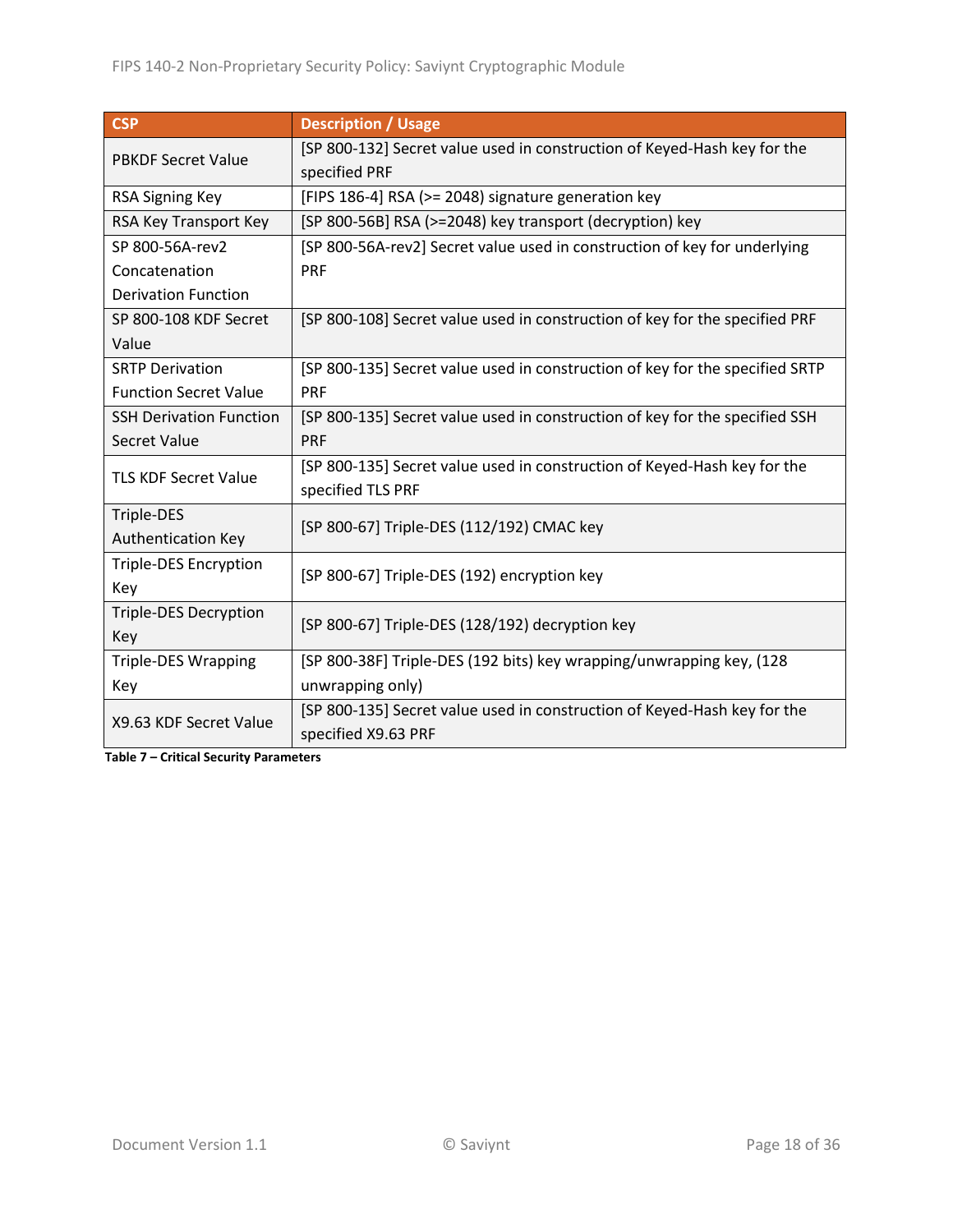## <span id="page-18-0"></span>**2.2.2 Public Keys**

| The table below provides a complete list of the public keys used within the module: |  |
|-------------------------------------------------------------------------------------|--|
|-------------------------------------------------------------------------------------|--|

| <b>Public Key</b>           | <b>Description / Usage</b>                                            |  |  |
|-----------------------------|-----------------------------------------------------------------------|--|--|
| DH Agreement Key            | [SP 800-56A-rev2] Diffie-Hellman (>= 2048) public key agreement key   |  |  |
| <b>DSA Verification Key</b> | [FIPS 186-4] DSA (1024/2048/3072) signature verification key          |  |  |
| <b>EC Agreement Key</b>     | [SP 800-56A-rev2] EC (All NIST defined B, K, and P curves) public key |  |  |
|                             | agreement key                                                         |  |  |
| <b>EC Verification Key</b>  | [FIPS 186-4] ECDSA (All NIST defined B, K, and P curves) signature    |  |  |
|                             | verification key                                                      |  |  |
| RSA Key Transport Key       | [SP 800-56B] RSA (>=2048) key transport (encryption) key              |  |  |
| <b>RSA Verification Key</b> | [FIPS 186-4] RSA (>= 1024) signature verification key                 |  |  |

**Table 8 – Public Keys**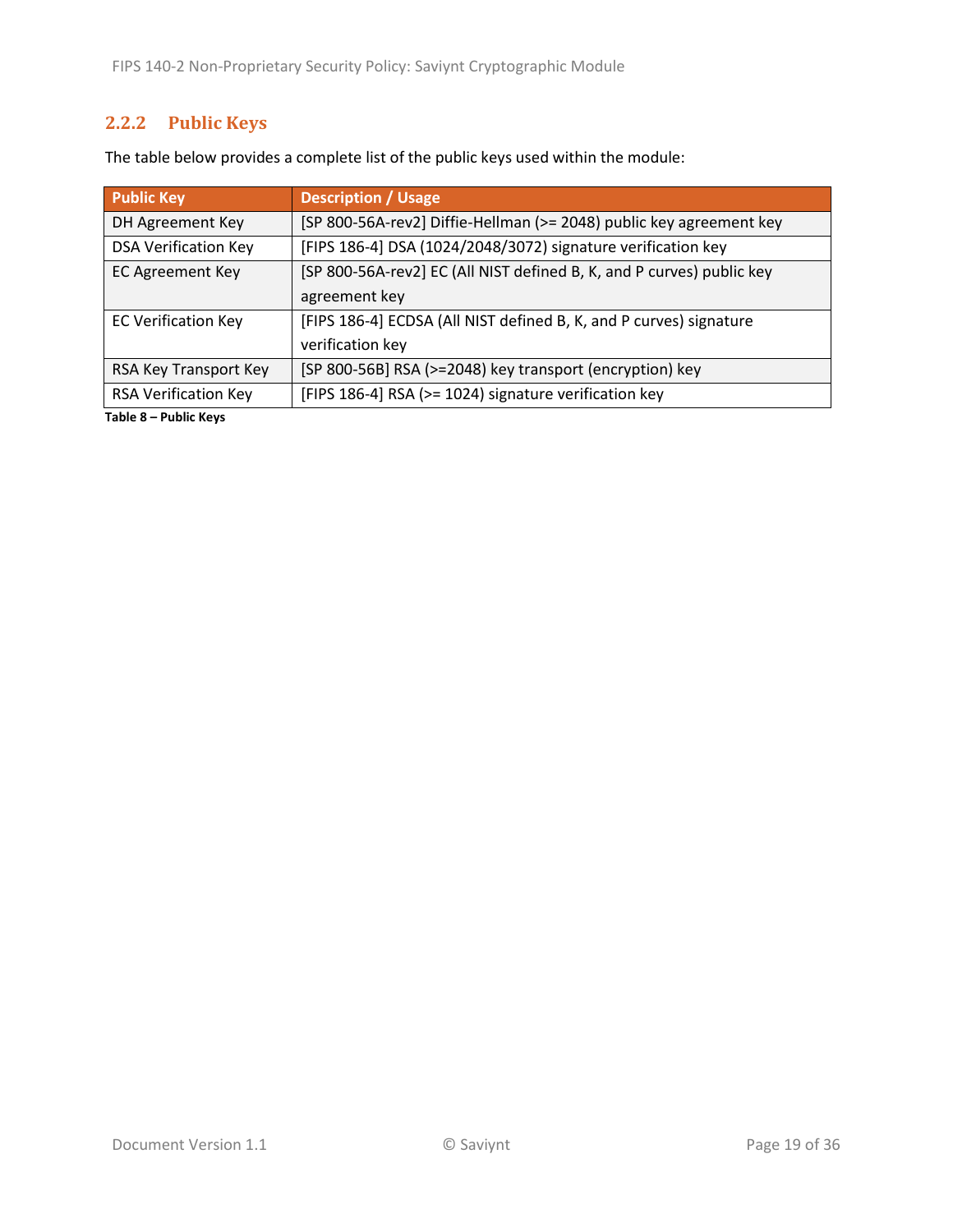FIPS 140-2 Non-Proprietary Security Policy: Saviynt Cryptographic Module

#### <span id="page-19-0"></span>**2.3 Module Interfaces**





<span id="page-19-1"></span>

The interfaces (ports) for the physical boundary are shown above. When operational, the module does not transmit any information across these physical ports because it is a software cryptographic module. Therefore, the module's interfaces are purely logical and are provided through the Application Programming Interface (API) that a calling daemon can operate. The logical interfaces expose services that applications directly call, and the API provides functions that may be called by a referencing application (see Section [2.4](#page-20-0) – [Roles, Services, and Authentication](#page-20-0) for the list of available functions). The module distinguishes between logical interfaces by logically separating the information according to the defined API.

The API provided by the module is mapped onto the FIPS 140- 2 logical interfaces: data input, data output, control input, and status output. Each of the FIPS 140- 2 logical interfaces relates to the module's callable interface, as follows: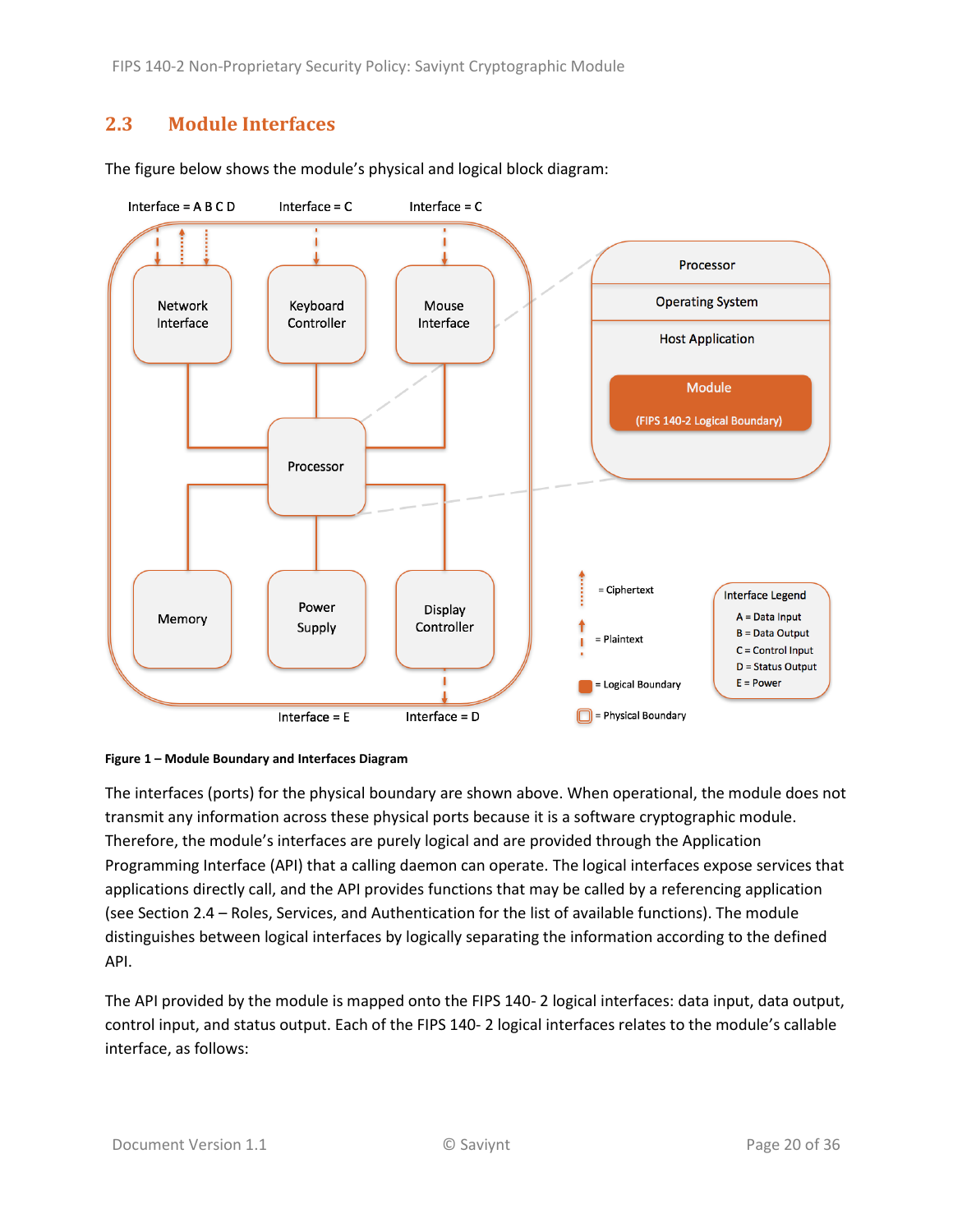| FIPS 140-2 Interface | <b>Logical Interface</b>                      | <b>Module Physical Interface</b> |
|----------------------|-----------------------------------------------|----------------------------------|
| Data Input           | API input parameters - plaintext and/or       | Network Interface                |
|                      | ciphertext data                               |                                  |
| Data Output          | API output parameters and return values -     | Network Interface                |
|                      | plaintext and/or ciphertext data              |                                  |
| Control Input        | API method calls – method calls, or input     | Keyboard Interface, Mouse        |
|                      | parameters, that specify commands and/or      | Interface                        |
|                      | control data used to control the operation of |                                  |
|                      | the module                                    |                                  |
| <b>Status Output</b> | API output parameters and return/error        | Display Controller, Network      |
|                      | codes that provide status information used to | Interface                        |
|                      | indicate the state of the module              |                                  |
| Power                | None                                          | Power Supply                     |

**Table 9 – Logical Interface / Physical Interface Mapping**

As shown in Figure 1 – [Module Boundary and Interfaces Diagram](#page-19-1) and Table 11 – [Module Services, Roles,](#page-22-0) [and Descriptions,](#page-22-0) the output data path is provided by the data interfaces and is logically disconnected from processes performing key generation or zeroization. No key information will be output through the data output interface when the module zeroizes keys.

#### <span id="page-20-0"></span>**2.4 Roles, Services, and Authentication**

#### <span id="page-20-1"></span>**2.4.1 Assumption of Roles**

The module supports two distinct operator roles, which are the User and Crypto Officer (CO). The cryptographic module implicitly maps the two roles to the services. A user is considered the owner of the thread that instantiates the module and, therefore, only one concurrent user is allowed.

The module does not support a Maintenance role or bypass capability. The module does not support authentication.

| <b>Role</b> | <b>Role Description</b>                       | <b>Authentication Type</b>    |
|-------------|-----------------------------------------------|-------------------------------|
| CO          | Crypto Officer - Powers on and off the module | $N/A -$ Authentication is not |
|             |                                               | a requirement for Level 1     |
| User        | User - The user of the complete API           | $N/A -$ Authentication is not |
|             |                                               | a requirement for Level 1     |

**Table 10 – Description of Roles**

#### <span id="page-20-2"></span>**2.4.2 Services**

All services implemented by the module are listed in Table 11 – [Module Services, Roles,](#page-22-0) and Descriptions. The second column provides a description of each service, and availability to the Crypto Officer and User is indicated in columns 3 and 4, respectively.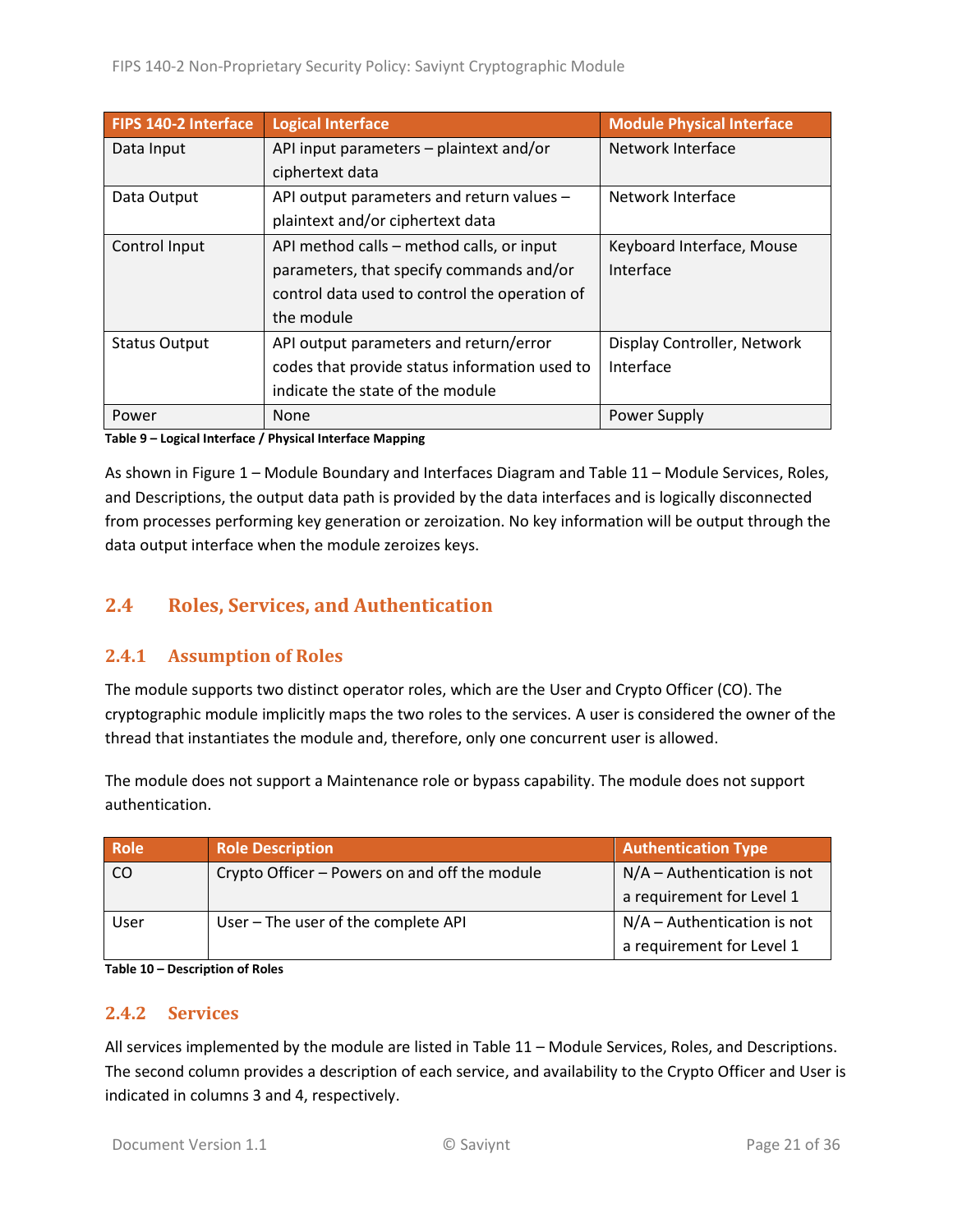| <b>Service</b>                  | <b>Description</b>                                                    |  | <b>User</b> |
|---------------------------------|-----------------------------------------------------------------------|--|-------------|
| Initialize Module and Run       | The JRE will call the static constructor for self-tests on module     |  |             |
| Self-Tests on Demand            | initialization.                                                       |  |             |
| Show Status                     | A user can call FipsStatus.IsReady() at any time to determine if the  |  | X           |
|                                 | module is ready. CryptoServicesRegistrar.IsInApprovedOnlyMode()       |  |             |
|                                 | can be called to determine the FIPS mode of operation.                |  |             |
| Zeroize / Power-off             | The module uses the JVM garbage collector on thread termination.      |  | X           |
| Data Encryption                 | Used to encrypt data.                                                 |  | X           |
| Data Decryption                 | Used to decrypt data.                                                 |  | X           |
| <b>MAC Calculation</b>          | Used to calculate data integrity codes with CMAC.                     |  | X           |
| Signature Authentication        | Used to generate signatures (DSA, ECDSA, RSA).                        |  | X           |
| <b>Signature Verification</b>   | Used to verify digital signatures.                                    |  | X           |
| DRBG (SP800-90A)                | Used for random number, IV and key generation.                        |  | X           |
| output                          |                                                                       |  |             |
| <b>Message Hashing</b>          | Used to generate a SHA-1, SHA-2, or SHA-3 message digest, SHAKE       |  | X           |
|                                 | output.                                                               |  |             |
| Keyed Message Hashing           | Used to calculate data integrity codes with HMAC.                     |  | X           |
| <b>TLS Key Derivation</b>       | (secret input) (outputs secret) Used to calculate a value suitable to |  | X           |
| Function                        | be used for a master secret in TLS from a pre-master secret and       |  |             |
|                                 | additional input.                                                     |  |             |
| SP 800-108 KDF                  | (secret input) (outputs secret) Used to calculate a value suitable to |  | X           |
|                                 | be used for a secret key from an input secret and additional input.   |  |             |
| <b>SSH Derivation Function</b>  | (secret input) (outputs secret) Used to calculate a value suitable to |  | X           |
|                                 | be used for a secret key from an input secret and additional input.   |  |             |
| X9.63 Derivation                | (secret input) (outputs secret) Used to calculate a value suitable to |  | X           |
| Function                        | be used for a secret key from an input secret and additional input.   |  |             |
| SP 800-56A-rev2                 | (secret input) (outputs secret) Used to calculate a value suitable to |  | X           |
| Concatenation                   | be used for a secret key from an input secret and additional input.   |  |             |
| <b>Derivation Function</b>      |                                                                       |  |             |
| <b>IKEv2 Derivation</b>         | (secret input) (outputs secret) Used to calculate a value suitable to |  | X           |
| Function                        | be used for a secret key from an input secret and additional input.   |  |             |
| <b>SRTP Derivation Function</b> | (secret input) (outputs secret) Used to calculate a value suitable to |  | X           |
|                                 | be used for a secret key from an input secret and additional input.   |  |             |
| <b>PBKDF</b>                    | (secret input) (outputs secret) Used to generate a key using an       |  | X           |
|                                 | encoding of a password and an additional function such as a           |  |             |
|                                 | message hash.                                                         |  |             |
| Key Agreement Schemes           | Used to calculate key agreement values (SP 800-56A, Diffie-           |  | X           |
|                                 | Hellman).                                                             |  |             |
| <b>Key Wrapping</b>             | Used to encrypt a key value. (RSA, AES, Triple-DES)                   |  | X           |
| <b>Key Unwrapping</b>           | Used to decrypt a key value. (RSA, AES, Triple-DES)                   |  | X           |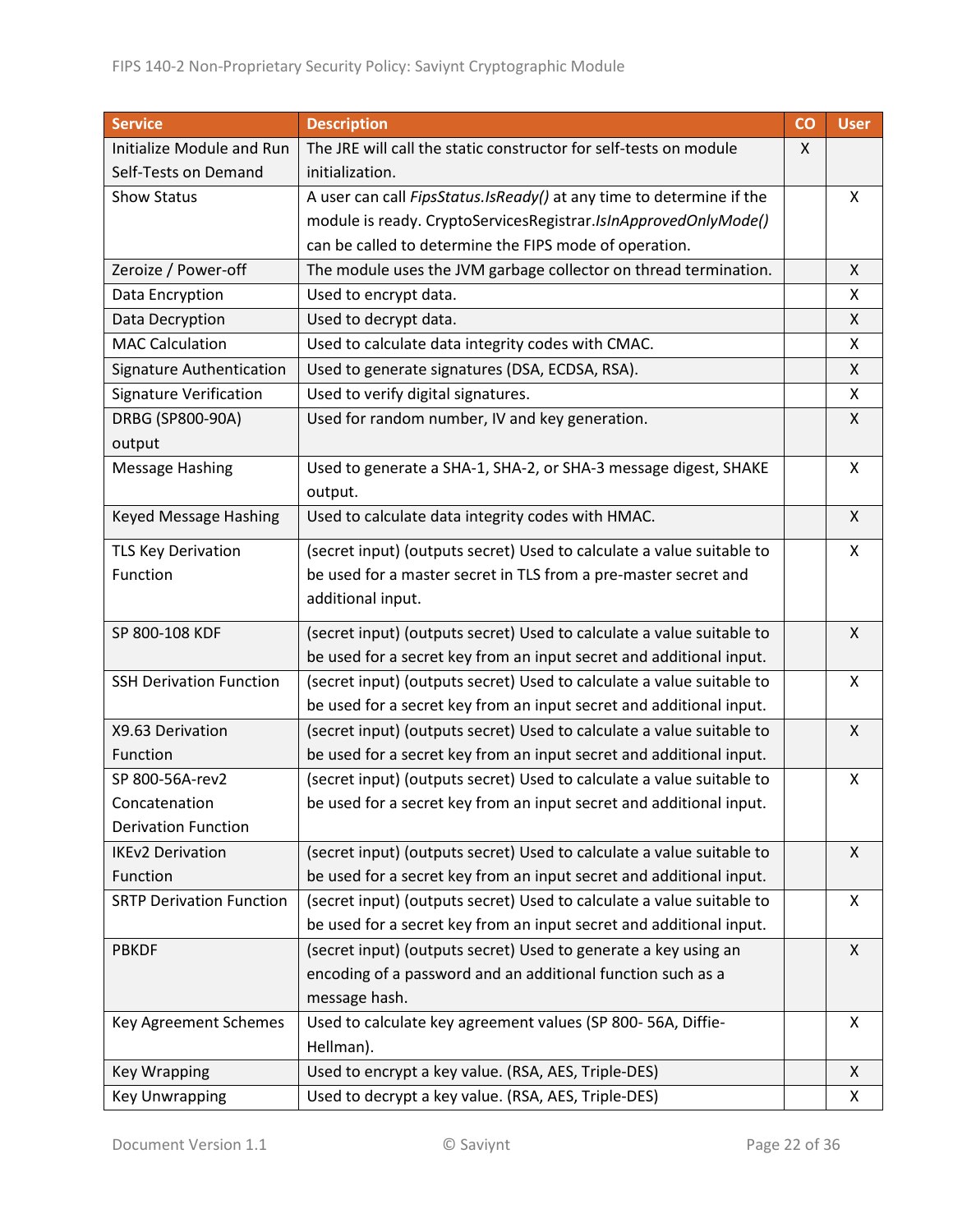| <b>Service</b>        | <b>Description</b>                                       |  | Jser |
|-----------------------|----------------------------------------------------------|--|------|
| <b>NDRNG Callback</b> | Gathers entropy in a passive manner from a user-provided |  |      |
|                       | function.                                                |  |      |
| Utility               | Miscellaneous utility functions, does not access CSPs.   |  |      |

<span id="page-22-0"></span>**Table 11 – Module Services, Roles, and Descriptions**

Note: The module services are the same in the approved and non-approved modes of operation. The only difference is the function(s) used (approved/allowed or non-approved/non-allowed).

Services in the module are accessed via the public APIs of the Jar file. The ability of a thread to invoke nonapproved services depends on whether it has been registered with the module as approved mode only. In approved only mode no non-approved services are accessible. In the presence of a Java SecurityManager approved mode services specific to a context (such as DSA and ECDSA for use in TLS) require specific permissions to be configured in the JVM configuration by the Cryptographic Officer or User.

In the absence of a Java SecurityManager specific services related to protocols such as TLS are available, however must only be used in relation to those protocols.

Table 12 – [CSP Access Rights within Services](#page-24-2) defines the relationship between access to CSPs and the different module services. The modes of access shown in the table are defined as:

**G** = Generate: The module generates the CSP.

**R** = Read: The module reads the CSP. The read access is typically performed before the module uses the CSP.

**E** = Execute: The module executes using the CSP.

**W** = Write: The module writes the CSP. The write access is typically performed after a CSP is imported into the module, when the module generates a CSP, or when the module overwrites an existing CSP.

**Z** = Zeroize: The module zeroizes the CSP.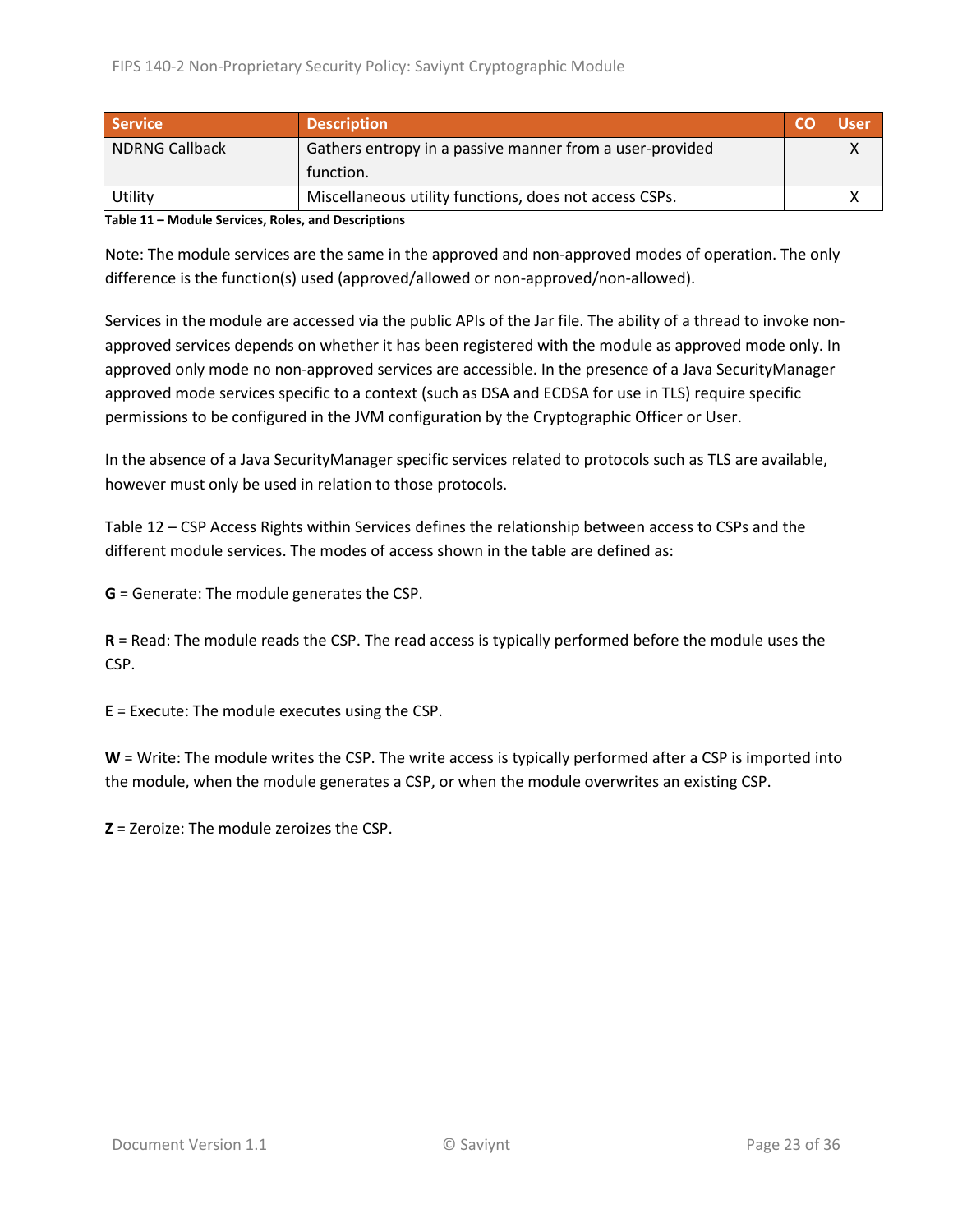|                                                      |                 |             |                  |                 |                         | <b>CSPs</b>       |                  |                          |                 |                        |
|------------------------------------------------------|-----------------|-------------|------------------|-----------------|-------------------------|-------------------|------------------|--------------------------|-----------------|------------------------|
| <b>Services</b>                                      | <b>AES Keys</b> | DH Keys     | <b>DRBG Keys</b> | <b>DSA Keys</b> | <b>EC Agreement Key</b> | <b>ECDSA Keys</b> | <b>HMAC Keys</b> | <b>KDF Secret Values</b> | <b>RSA Keys</b> | <b>Triple-DES Keys</b> |
| Initialize Module and<br>Run Self-Tests on<br>Demand |                 |             |                  |                 |                         |                   |                  |                          |                 |                        |
| Show Status                                          |                 |             |                  |                 |                         |                   |                  |                          |                 |                        |
| Zeroize / Power-off                                  | $\mathsf Z$     | $\mathsf Z$ | Z                | $\mathsf Z$     | Z                       | Z                 | Z                |                          | Z               | $\mathsf Z$            |
| Data Encryption                                      | $\mathsf{R}$    |             |                  |                 |                         |                   |                  |                          |                 | $\mathsf{R}$           |
| Data Decryption                                      | ${\sf R}$       |             |                  |                 |                         |                   |                  |                          |                 | ${\sf R}$              |
| <b>MAC Calculation</b>                               | $\mathsf{R}$    |             |                  |                 |                         |                   | ${\sf R}$        |                          |                 | $\mathsf{R}$           |
| Signature<br>Authentication                          |                 |             |                  | ${\sf R}$       |                         | ${\sf R}$         |                  |                          | $\mathsf R$     |                        |
| <b>Signature Verification</b>                        |                 |             |                  | ${\sf R}$       |                         | $\mathsf R$       |                  |                          | $\mathsf{R}$    |                        |
| DRBG (SP800-90A)<br>output                           | G               | G           | G, R             | G               | G                       | G                 | G                |                          | G               | G                      |
| <b>Message Hashing</b>                               |                 |             |                  |                 |                         |                   |                  |                          |                 |                        |
| Keyed Message<br>Hashing                             |                 |             |                  |                 |                         |                   | ${\sf R}$        |                          |                 |                        |
| <b>TLS Key Derivation</b><br>Function                |                 |             |                  |                 |                         |                   |                  | $\mathsf{R}$             |                 |                        |
| SP 800-108 KDF                                       |                 |             |                  |                 |                         |                   |                  | $\mathsf{R}$             |                 |                        |
| <b>SSH Derivation</b><br>Function                    |                 |             |                  |                 |                         |                   |                  | $\mathsf{R}$             |                 |                        |
| X9.63 Derivation<br>Function                         |                 |             |                  |                 |                         |                   |                  | $\mathsf{R}$             |                 |                        |
| SP 800-56A-rev2                                      |                 |             |                  |                 |                         |                   |                  |                          |                 |                        |
| Concatenation<br><b>Derivation Function</b>          |                 |             |                  |                 |                         |                   |                  | $\mathsf R$              |                 |                        |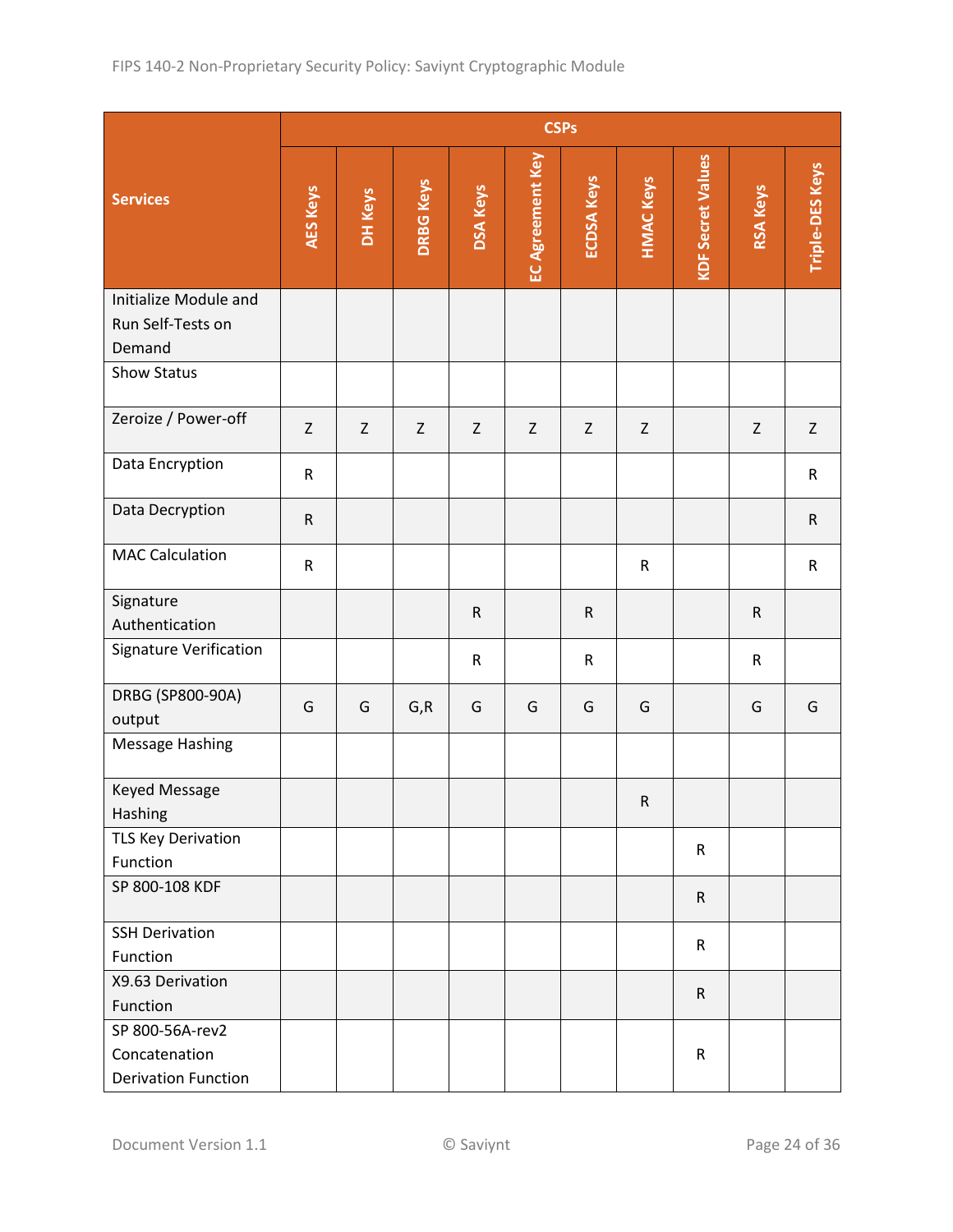|                                                        | <b>CSPs</b>     |              |                  |                 |                  |                   |                  |                          |                 |                        |
|--------------------------------------------------------|-----------------|--------------|------------------|-----------------|------------------|-------------------|------------------|--------------------------|-----------------|------------------------|
| <b>Services</b>                                        | <b>AES Keys</b> | DH Keys      | <b>DRBG Keys</b> | <b>DSA Keys</b> | EC Agreement Key | <b>ECDSA Keys</b> | <b>HMAC Keys</b> | <b>KDF Secret Values</b> | <b>RSA Keys</b> | <b>Triple-DES Keys</b> |
| <b>IKEv2 Derivation</b>                                |                 |              |                  |                 |                  |                   |                  | ${\sf R}$                |                 |                        |
| Function                                               |                 |              |                  |                 |                  |                   |                  |                          |                 |                        |
| <b>SRTP Derivation</b><br>Function                     |                 |              |                  |                 |                  |                   |                  | ${\sf R}$                |                 |                        |
| <b>PBKDF</b>                                           |                 |              |                  |                 |                  |                   | G, R             |                          |                 |                        |
| Key Agreement<br>Schemes                               | G               | $\mathsf{R}$ |                  |                 | $\mathsf{R}$     |                   | ${\sf R}$        |                          | $\mathsf{R}$    | G                      |
| Key<br>Wrapping/Transport<br>(RSA, AES,<br>Triple-DES) | $\mathsf{R}$    |              |                  |                 |                  |                   | ${\sf R}$        |                          | ${\sf R}$       | ${\sf R}$              |
| Key Unwrapping (RSA,<br>AES,<br>Triple-DES)            | ${\sf R}$       |              |                  |                 |                  |                   | $\mathsf R$      |                          | ${\sf R}$       | ${\sf R}$              |
| <b>NDRNG Callback</b>                                  |                 |              | G                |                 |                  |                   |                  |                          |                 |                        |
| Utility                                                |                 |              |                  |                 |                  |                   |                  |                          |                 |                        |

<span id="page-24-2"></span>**Table 12 – CSP Access Rights within Services**

### <span id="page-24-0"></span>**2.5 Physical Security**

The module is a software-only module and does not have physical security mechanisms.

#### <span id="page-24-1"></span>**2.6 Operational Environment**

The module operates in a modifiable operational environment under the FIPS 140-2 definitions.

The module runs on a GPC running one of the operating systems specified in the approved operational environment list in this section. Each approved operating system manages processes and threads in a logically separated manner. The module's user is considered the owner of the calling application that instantiates the module within the process space of the Java Virtual Machine.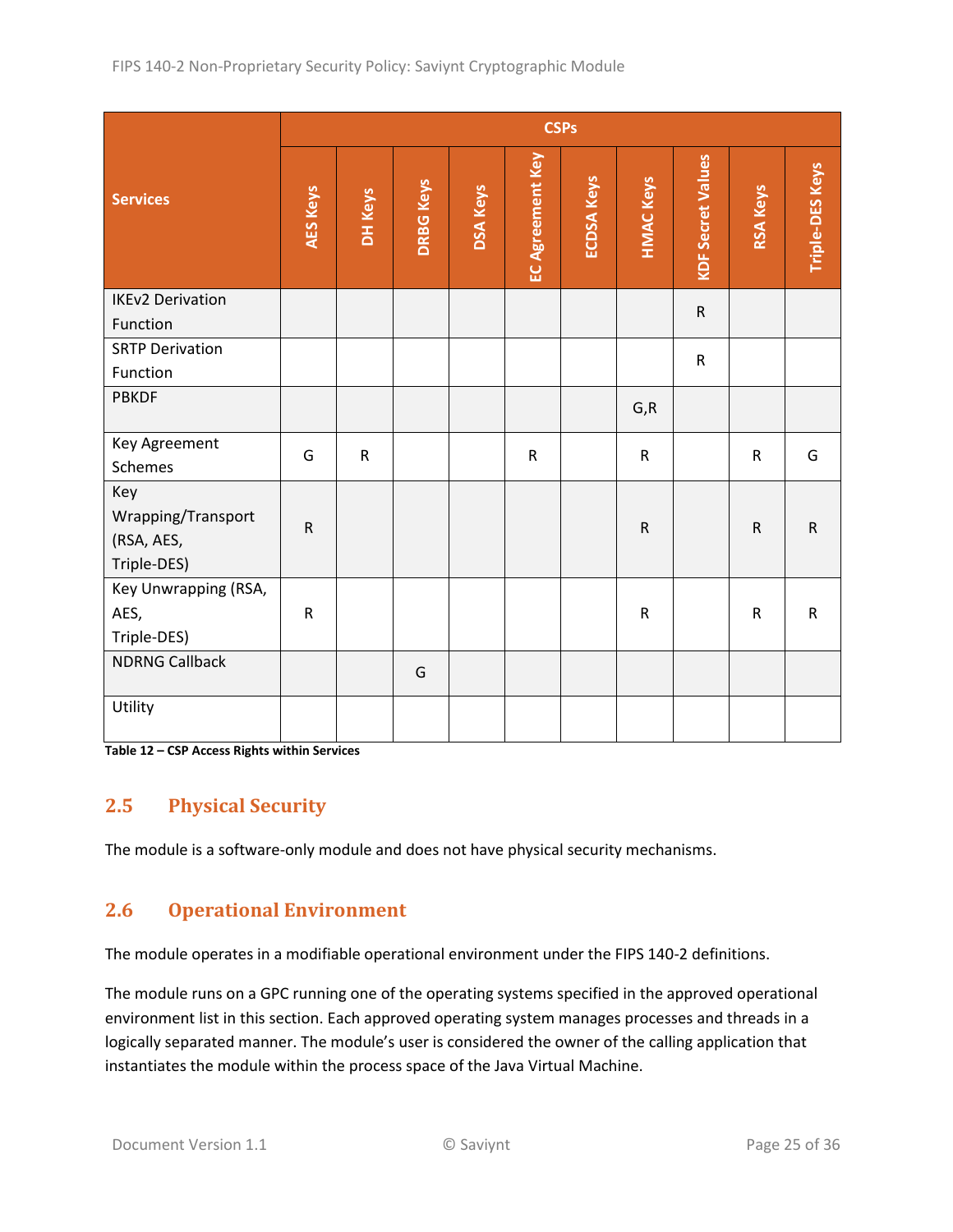The module optionally uses the Java Security Manager and starts in FIPS-approved mode by default when used with the Java Security Manager. When the module is not used within the context of the Java Security Manager, it will start by default in the non-FIPS-approved mode.

The module was tested on the following platforms:

• CentOS 6 and OpenJDK 1.7 running on HP ProLiant DL360 G7 Server with Intel Xeon X5670

FIPS 140-2 validation compliance is maintained for other versions of the respective operating system family where the module source code is unmodified, and the requirements outlined in NIST IG G.5 are met. No claim can be made as to the correct operation of the module or the security strengths of the generated keys when ported to an operational environment which is not listed on the validation certificate.

The GPC(s) used during testing met Federal Communications Commission (FCC) FCC Electromagnetic Interference (EMI) and Electromagnetic Compatibility (EMC) requirements for business use as defined by 47 Code of Federal Regulations, Part15, Subpart B.

#### <span id="page-25-0"></span>**2.6.1 Use of External RNG**

The module does not include an entropy source. Entropy is loaded via callbacks using the NDRNG Callback service. The module does not exercise control over the amount or quality of the entropy that is provided to it in response to callbacks, therefore the caveat "no assurance of the minimum strength of generated keys" is applicable.

The operator should use an appropriate entropy source to provide entropy when required. The module will request entropy using callbacks, as appropriate to the security strength and seeding configuration for the DRBG that is using the entropy. In approved mode the minimum amount of entropy that would be requested is 112 bits, with a larger minimum being set if the security strength of the operation requires it. The module will wait until the callback returns the requested amount of entropy, blocking if necessary.

### <span id="page-25-1"></span>**2.7 Self-Tests**

Each time the module is powered up, it tests that the cryptographic algorithms still operate correctly and that sensitive data has not been damaged. Power-up self-tests are available on demand by power cycling the module.

On power-up or reset, the module performs the self-tests that are described in Table 13 – [Power-Up](#page-27-2) Self-[Tests.](#page-27-2) All KATs must be completed successfully prior to any other use of cryptography by the module. If one of the KATs fails, the module enters the Self-Test Failure error state. The module will output a detailed error message when *FipsStatus.isReady()* is called. The error state can only be cleared by reloading the module and calling *FipsStatus.isReady()* again to confirm successful completion of the KATs.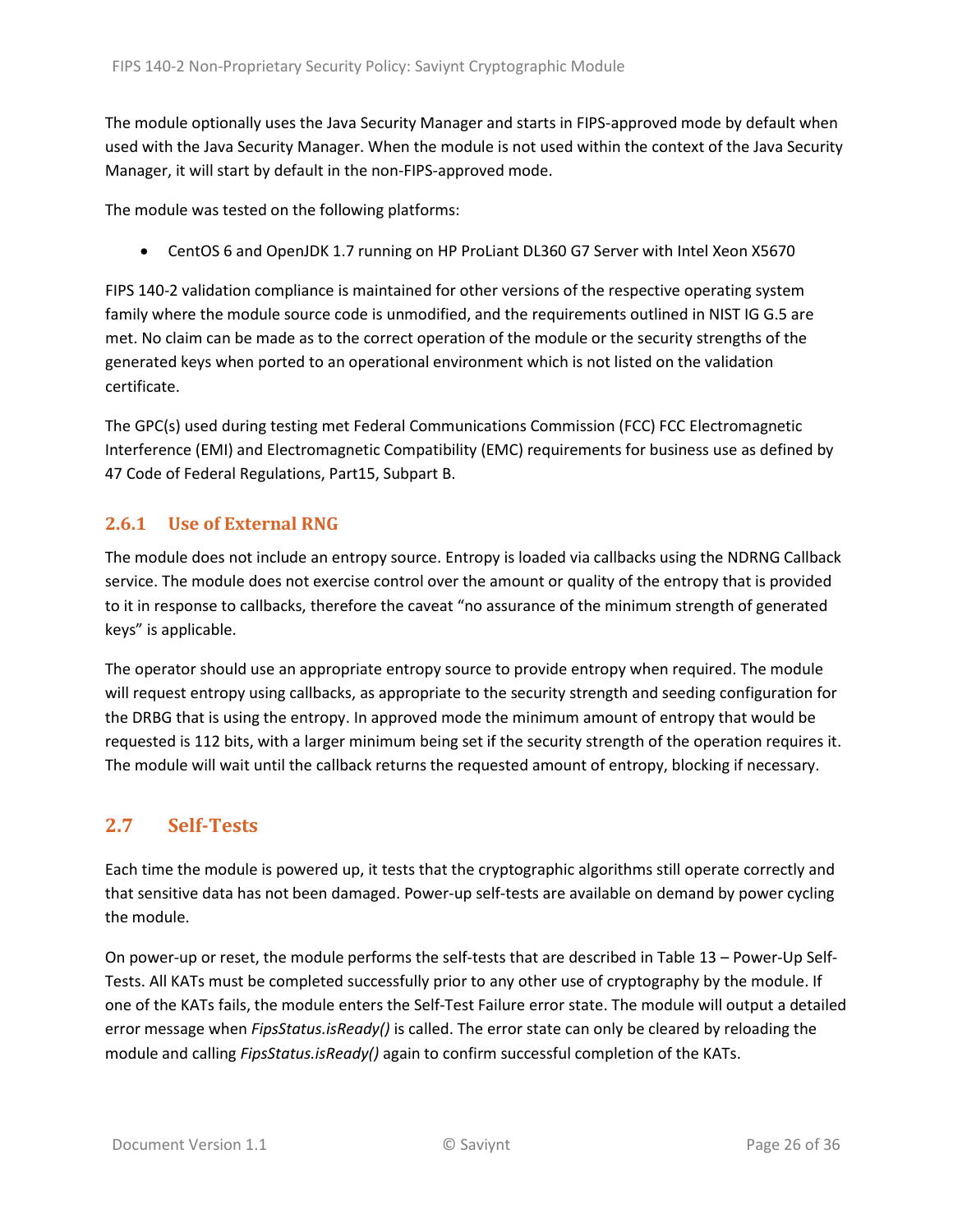## <span id="page-26-0"></span>**2.7.1 Power-Up Self-Tests**

| <b>Test Target</b>       | <b>Description</b>                                                     |
|--------------------------|------------------------------------------------------------------------|
| Software Integrity Check | HMAC-SHA-256 (HMAC Cert. #3114)                                        |
| <b>AES</b>               | KATs: Encryption, Decryption                                           |
|                          | Modes: ECB                                                             |
|                          | Key sizes: 128 bits                                                    |
| <b>CCM</b>               | KATs: Generation, Verification                                         |
|                          | Key sizes: 128 bits                                                    |
| AES-CMAC                 | KATs: Generation, Verification                                         |
|                          | Key sizes: AES with 128 bits                                           |
| <b>FFC KAS</b>           | KATs: Per IG 9.6 - Primitive "Z" Computation Parameter Sets/Key sizes: |
|                          | FB                                                                     |
| <b>DRBG</b>              | KATs: HASH_DRBG, HMAC_DRBG, CTR_DRBG                                   |
|                          | Security Strengths: 256 bits                                           |
| <b>DSA</b>               | KAT: Signature Generation, Signature Verification                      |
|                          | Key sizes: 2048 bits                                                   |
| <b>ECDSA</b>             | KAT: Signature Generation, Signature Verification Curves/Key sizes: P- |
|                          | 256                                                                    |
| GCM/GMAC                 | KATs: Generation, Verification                                         |
|                          | Key sizes: 128 bits                                                    |
| <b>HMAC</b>              | KATs: Generation, Verification                                         |
|                          | SHA sizes: SHA-1, SHA-224, SHA-256, SHA-384, SHA-512, SHA-             |
|                          | 512/224, SHA-512/256                                                   |
| <b>ECC KAS</b>           | KATs: Per IG 9.6 - Primitive "Z" Computation                           |
|                          | Parameter Sets/Key sizes: FB                                           |
| <b>RSA</b>               | KATs: Signature Generation, Signature Verification                     |
|                          | Key sizes: 2048 bits                                                   |
| <b>SHS</b>               | <b>KATs: Output Verification</b>                                       |
|                          | SHA sizes: SHA-1, SHA-224, SHA-256, SHA-384, SHA-512, SHA-             |
|                          | 512/224, SHA-512/256, SHA3-224, SHA3-256, SHA3-384, SHA3-512           |
| Triple-DES               | KATs: Encryption, Decryption                                           |
|                          | Modes: TECB                                                            |
|                          | Key sizes: 3-Key                                                       |
| Triple-DES-CMAC          | KATs: Generation, Verification                                         |
|                          | Key sizes: 3-Key                                                       |
| Extendable-Output        | <b>KATs: Output Verification</b>                                       |
| functions (XOF)          | XOFs: SHAKE128, SHAKE256                                               |
| Key Agreement Using RSA  | KATs: SP 800-56B specific KATs per IG D.4                              |
|                          | Key sizes: 2048 bits                                                   |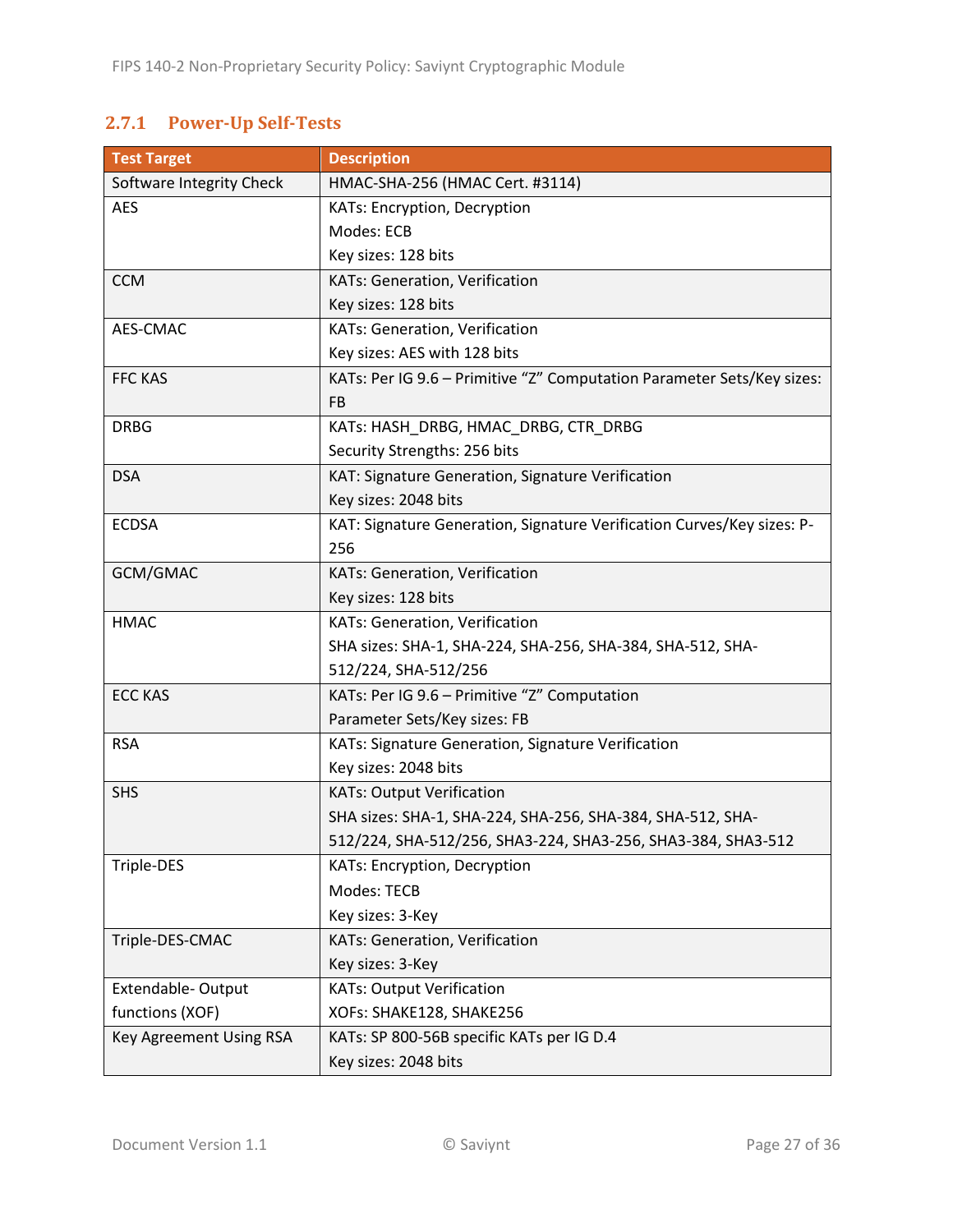| Test Target             | <b>Description</b>                        |  |  |
|-------------------------|-------------------------------------------|--|--|
| Key Transport Using RSA | KATs: SP 800-56B specific KATs per IG D.4 |  |  |
|                         | Key sizes: 2048 bits                      |  |  |

<span id="page-27-2"></span>**Table 13 – Power-Up Self-Tests**

#### <span id="page-27-0"></span>**2.7.2 Conditional Self-Tests**

The module implements the following conditional self-tests upon key generation, or random number generation (respectively):

| <b>Test Target</b>        | <b>Description</b>                                            |
|---------------------------|---------------------------------------------------------------|
| <b>NDRNG</b>              | NDRNG Continuous Test performed when a random value is        |
|                           | requested from the NDRNG.                                     |
| <b>DH</b>                 | DH Pairwise Consistency Test performed on every DH key        |
|                           | pair generation.                                              |
| <b>DRBG</b>               | DRBG Continuous Test performed when a random value is         |
|                           | requested from the DRBG.                                      |
| <b>DSA</b>                | DSA Pairwise Consistency Test performed on every DSA key      |
|                           | pair generation.                                              |
| <b>ECDSA</b>              | ECDSA Pairwise Consistency Test performed on every EC key     |
|                           | pair generation.                                              |
| <b>RSA</b>                | RSA Pairwise Consistency Test performed on every RSA key      |
|                           | pair generation.                                              |
| <b>DRBG Health Checks</b> | Performed conditionally on DRBG, per SP 800-90A Section       |
|                           | 11.3.                                                         |
| SP 800-56A Assurances     | Performed conditionally per SP 800-56A Sections 5.5.2, 5.6.2, |
|                           | and/or 5.6.3. Required per IG 9.6.                            |

**Table 14 – Conditional Self-Tests**

#### <span id="page-27-1"></span>**2.8 Mitigation of Other Attacks**

The module implements basic protections to mitigate against timing-based attacks against its internal implementations. There are two countermeasures used.

The first countermeasure is Constant Time Comparisons, which protect the digest and integrity algorithms by strictly avoiding "fast fail" comparison of MACs, signatures, and digests so the time taken to compare a MAC, signature, or digest is constant regardless of whether the comparison passes or fails.

The second countermeasure is made up of Numeric Blinding and decryption/signing verification which both protect the RSA algorithm.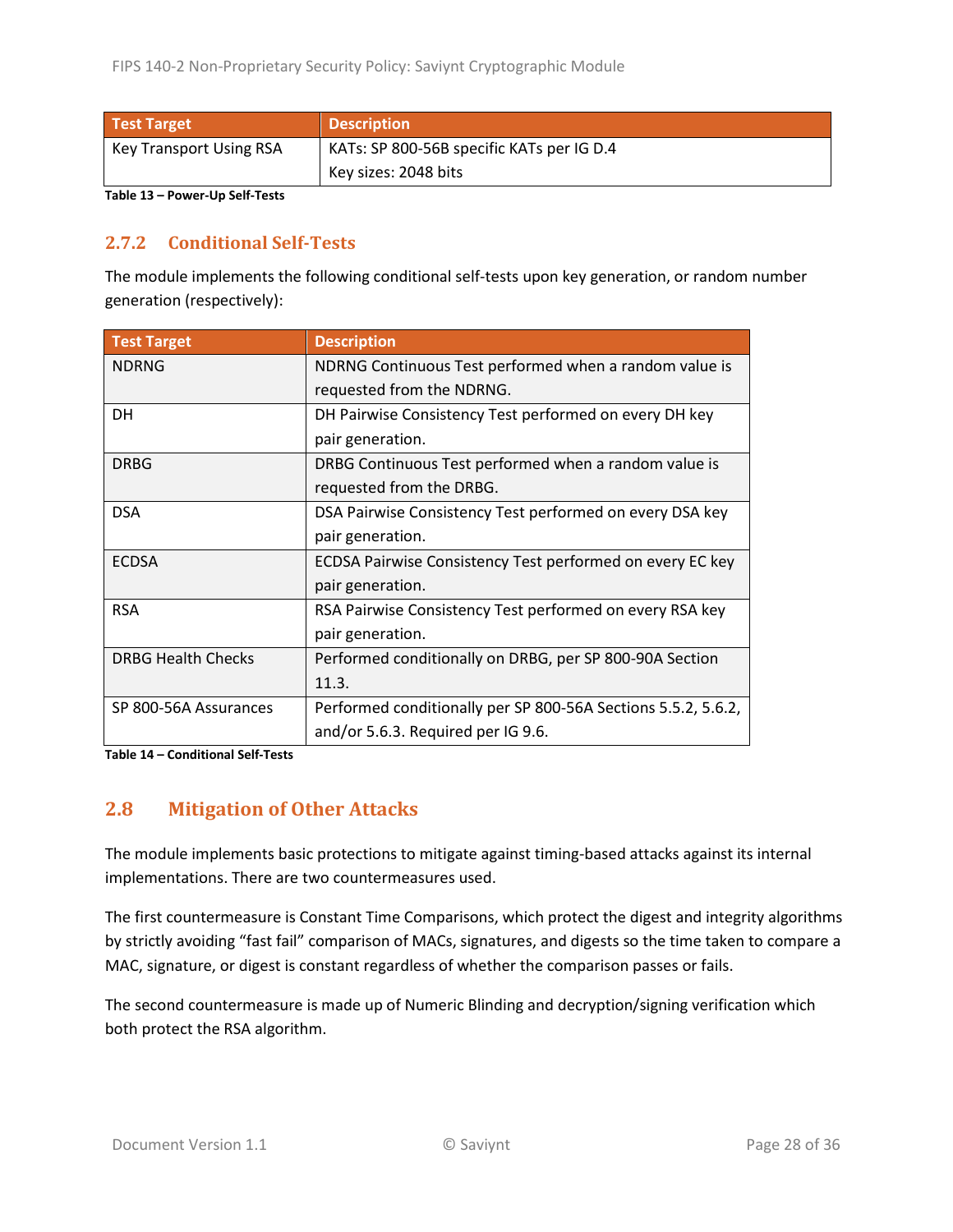Numeric Blinding prevents timing attacks against RSA decryption and signing by providing a random input into the operation which is subsequently eliminated when the result is produced. The random input makes it impossible for a third party observing the private key operation to attempt a timing attack on the operation as they do not have knowledge of the random input and consequently the time taken for the operation tells them nothing about the private value of the RSA key.

Decryption/signing verification is carried out by calculating a primitive encryption or signature verification operation after a corresponding decryption or signing operation before the result of the decryption or signing operation is returned. The purpose of this is to protect against Lenstra's CRT attack by verifying the correctness of the private key calculations involved. Lenstra's CRT attack takes advantage of undetected errors in the use of RSA private keys with CRT values and, if exploitable, can be used to discover the private value of the RSA key.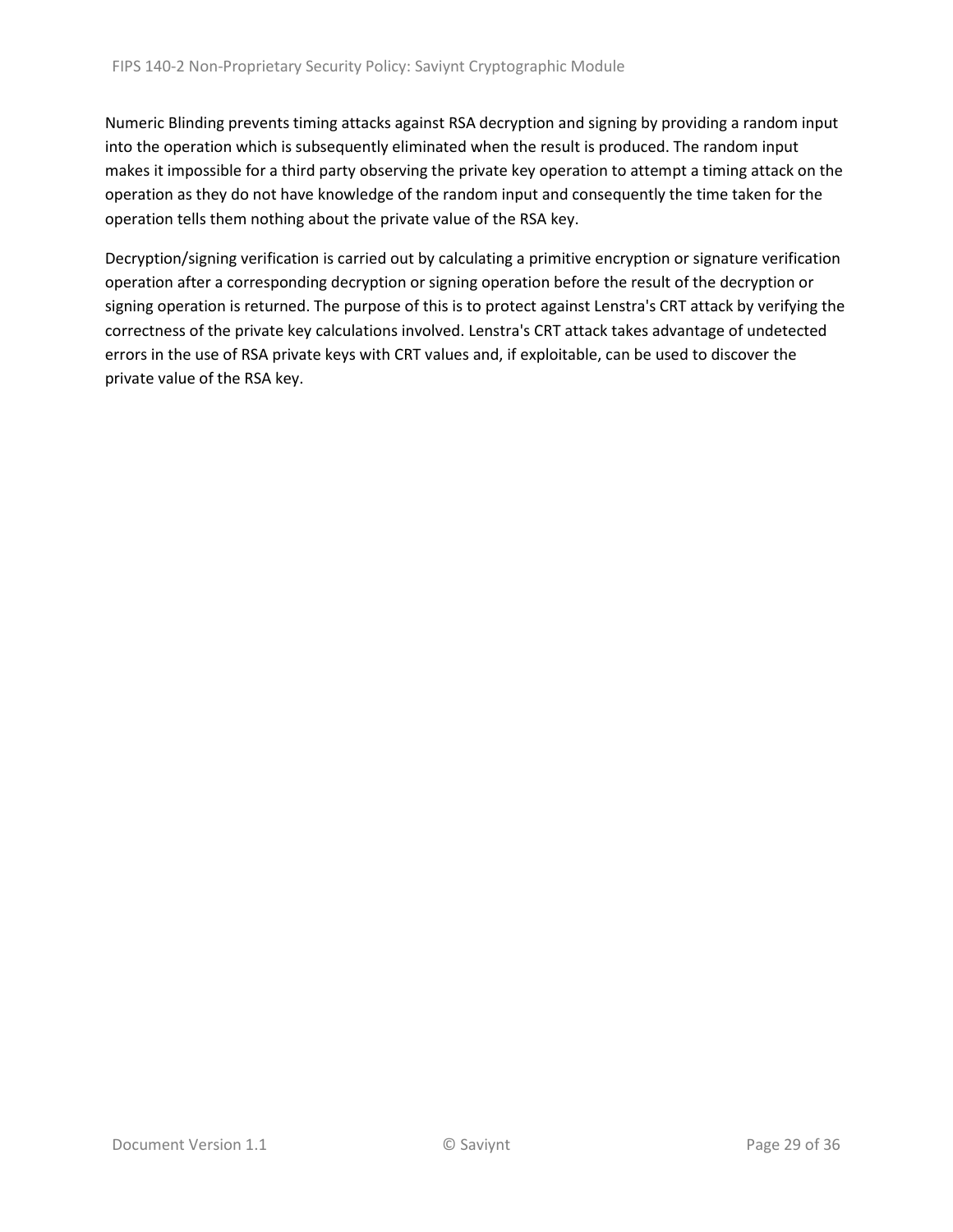## <span id="page-29-0"></span>**3 Security Rules and Guidance**

#### <span id="page-29-1"></span>**3.1 Basic Enforcement**

The module design corresponds to the module security rules. This section documents the security rules enforced by the cryptographic module to implement the security requirements of this FIPS 140-2 Level 1 module.

1. The module provides two distinct operator roles: User and Cryptographic Officer.

2. The module does not provide authentication.

3. The operator may command the module to perform the power up self-tests by cycling power or resetting the module.

4. Power-up self-tests do not require any operator action.

5. Data output is inhibited during key generation, self-tests, zeroization, and error states.

6. Status information does not contain CSPs or sensitive data that if misused could lead to a compromise of the module.

7. There are no restrictions on which keys or CSPs are zeroized by the zeroization service.

- 8. The module does not support concurrent operators.
- 9. The module does not have any external input/output devices used for entry/output of data.
- 10. The module does not enter or output plaintext CSPs from the module's physical boundary.
- 11. The module does not output intermediate key values.

#### <span id="page-29-2"></span>**3.1.1 Additional Enforcement with a Java SecurityManager**

In the presence of a Java SecurityManager approved mode services specific to a context (such as DSA and ECDSA for use in TLS) require specific policy permissions to be configured in the JVM configuration by the Cryptographic Officer or User. The SecurityManager can also be used to restrict the ability of particular code bases to examine CSPs. See Section [2.1.3](#page-6-0) – Module Configuration for further advice on this.

In the absence of a Java SecurityManager specific services related to protocols such as TLS are available, however must only be used in relation to those protocols.

#### <span id="page-29-3"></span>**3.1.2 Basic Guidance**

The jar file representing the module needs to be installed in a JVM's class path in a manner appropriate to its use in applications running on the JVM.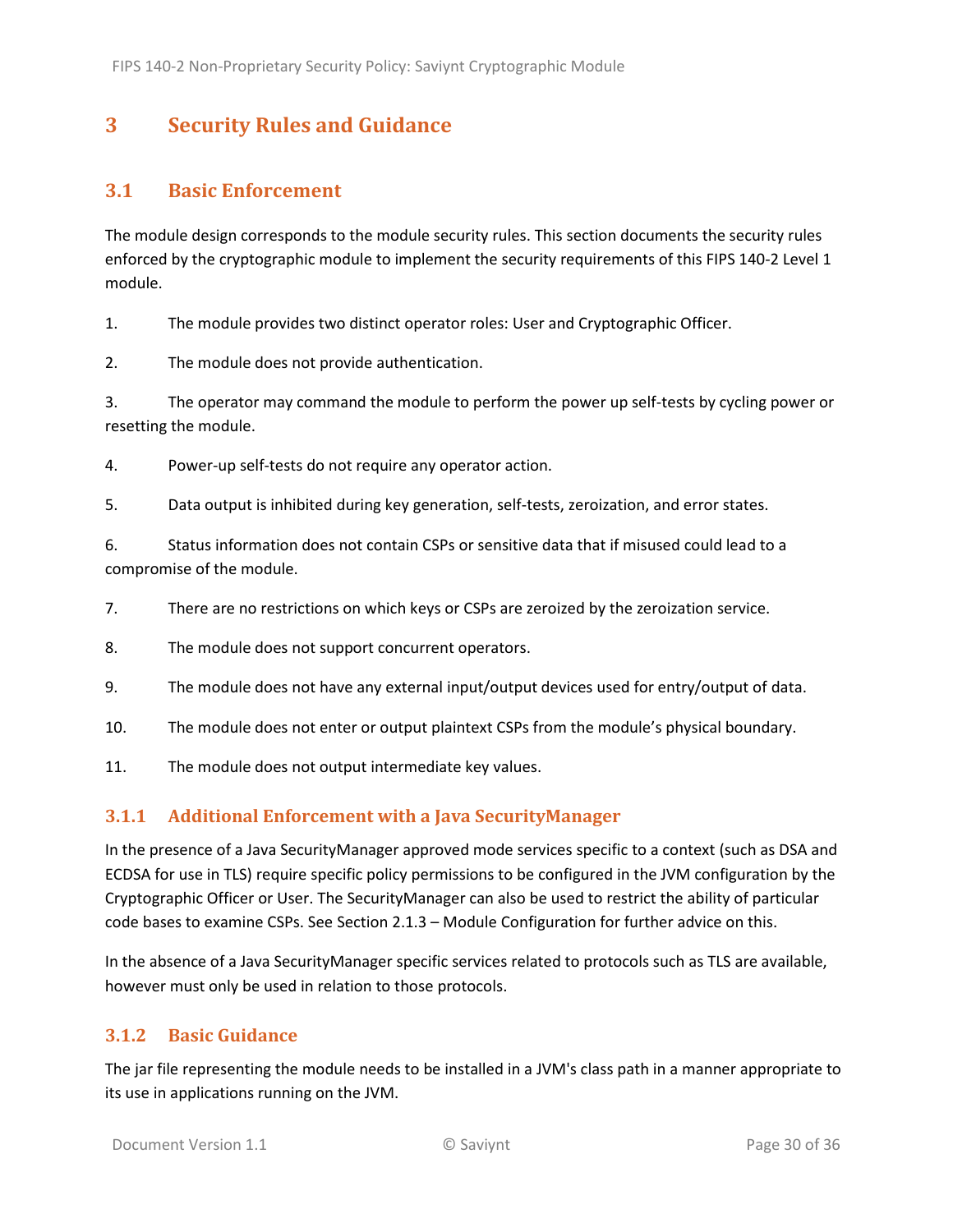Functionality in the module is provided in two ways. At the lowest level there are distinct classes that provide access to the FIPS approved and non-FIPS approved services provided by the module. A more abstract level of access can also be gained using strings providing operation names passed into the module's Java cryptography provider through the APIs described in the Java Cryptography Architecture (JCA) and the Java Cryptography Extension (JCE).

When the module is being used in FIPS approved-only mode, classes providing implementations of algorithms which are not FIPS approved, or allowed, are explicitly disabled.

#### <span id="page-30-0"></span>**3.1.3 Enforcement and Guidance for AES GCM IVs**

IVs for GCM can be generated randomly. Where an IV is not generated randomly, the module supports the importing of GCM IVs.

In approved mode, when a GCM IV is generated randomly, the module enforces the use of an approved DRBG in line with Section 8.2.2 of SP 800-38D.

In approved mode, importing a GCM IV is non-conformant unless the source of the IV is also FIPS approved for GCM IV generation.

Per IG A.5, Sectio[n 2.2.1](#page-16-1) of this Security Policy also states that in the event module power is lost and restored, the consuming application must ensure that any of its AES-GCM keys used for encryption or decryption are re-distributed.

#### <span id="page-30-1"></span>**3.1.4 Enforcement and Guidance for use of the Approved PBKDF**

In line with the requirements for SP 800-132, keys generated using the approved PBKDF must only be used for storage applications. Any other use of the approved PBKDF is non-conformant.

In approved mode the module enforces that any password used must encode to at least 14 bytes (112 bits) and that the salt is at least 16 bytes (128 bits) long. The iteration count associated with the PBKDF should be as large as practical.

As the module is a general purpose software module, it is not possible to anticipate all the levels of use for the PBKDF, however a user of the module should also note that a password should at least contain enough entropy to be unguessable and also contain enough entropy to reflect the security strength required for the key being generated. In the event a password encoding is simply based on ASCII, a 14-byte password is unlikely to contain sufficient entropy for most purposes. Users are referred to Appendix A, "Security Considerations" of SP 800-132 for further information on password, salt, and iteration count selection.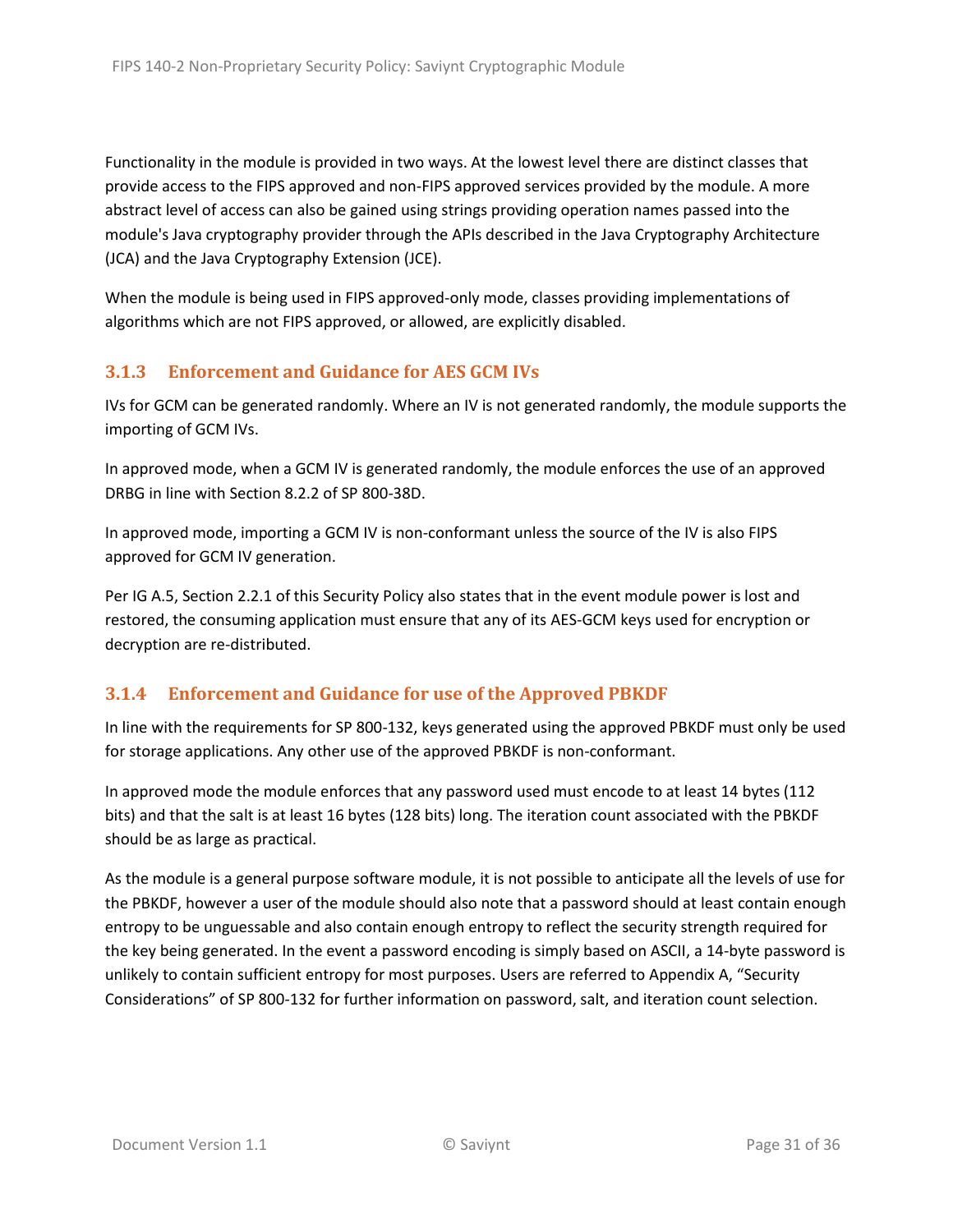#### <span id="page-31-0"></span>**3.1.5 Software Installation**

The module is provided directly to solution developers and is not available for direct download to the general public. The module and its host application are to be installed on an operating system specified in Section [2.6](#page-24-1) or on an operating system where portability is maintained.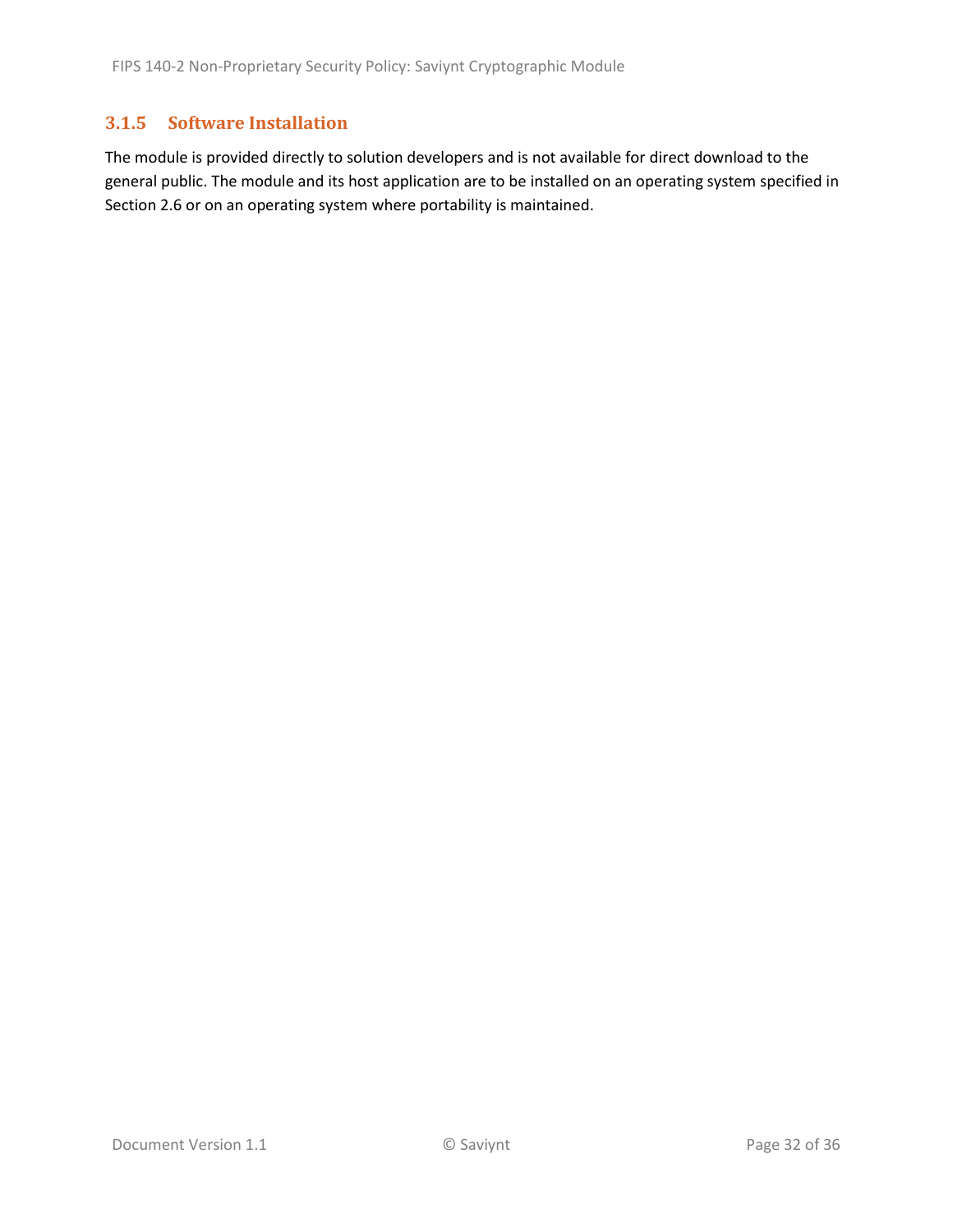# <span id="page-32-0"></span>**4 References and Acronyms**

## <span id="page-32-1"></span>**4.1 References**

| <b>Abbreviation</b> | <b>Full Specification Name</b>                                                  |
|---------------------|---------------------------------------------------------------------------------|
| <b>ANSI X9.31</b>   | X9.31-1998, Digital Signatures using Reversible Public Key Cryptography for the |
|                     | Financial Services Industry (rDSA), September 9, 1998                           |
| FIPS 140-2          | Security Requirements for Cryptographic modules, May 25, 2001                   |
| FIPS 180-4          | Secure Hash Standard (SHS)                                                      |
| FIPS 186-3          | Digital Signature Standard (DSS)                                                |
| FIPS 186-4          | Digital Signature Standard (DSS)                                                |
| <b>FIPS 197</b>     | <b>Advanced Encryption Standard</b>                                             |
| FIPS 198-1          | The Keyed-Hash Message Authentication Code (HMAC)                               |
| <b>FIPS 202</b>     | SHA-3 Standard: Permutation-Based Hash and Extendable-Output Functions          |
| IG                  | Implementation Guidance for FIPS PUB 140-2 and the Cryptographic Module         |
|                     | <b>Validation Program</b>                                                       |
| <b>PKCS#1 v2.1</b>  | RSA Cryptography Standard                                                       |
| PKCS#5              | Password-Based Cryptography Standard                                            |
| <b>PKCS#12</b>      | Personal Information Exchange Syntax Standard                                   |
| SP 800-20           | Modes of Operation Validation System for Triple Data Encryption Algorithm       |
|                     | (TMOVS)                                                                         |
| SP 800-38A          | Recommendation for Block Cipher Modes of Operation: Three Variants of           |
|                     | <b>Ciphertext Stealing for CBC Mode</b>                                         |
| SP 800-38B          | Recommendation for Block Cipher Modes of Operation: The CMAC Mode for           |
|                     | Authentication                                                                  |
| SP 800-38C          | Recommendation for Block Cipher Modes of Operation: The CCM Mode for            |
|                     | Authentication and Confidentiality                                              |
| SP 800-38D          | Recommendation for Block Cipher Modes of Operation: Galois/Counter Mode         |
|                     | (GCM) and GMAC                                                                  |
| SP 800-38F          | Recommendation for Block Cipher Modes of Operation: Methods for Key             |
|                     | Wrapping                                                                        |
| SP 800-56A          | Recommendation for Pair-Wise Key Establishment Schemes Using Discrete           |
|                     | Logarithm Cryptography                                                          |
| SP 800-56B          | Recommendation for Pair-Wise Key Establishment Schemes Using Integer            |
|                     | <b>Factorization Cryptography</b>                                               |
| SP 800-56C          | Recommendation for Key Derivation through Extraction-then- Expansion            |
| SP 800-67           | Recommendation for the Triple Data Encryption Algorithm (TDEA) Block Cipher     |
| SP 800-89           | Recommendation for Obtaining Assurances for Digital Signature Applications      |
| SP 800-90A          | Recommendation for Random Number Generation Using Deterministic Random          |
|                     | <b>Bit Generators</b>                                                           |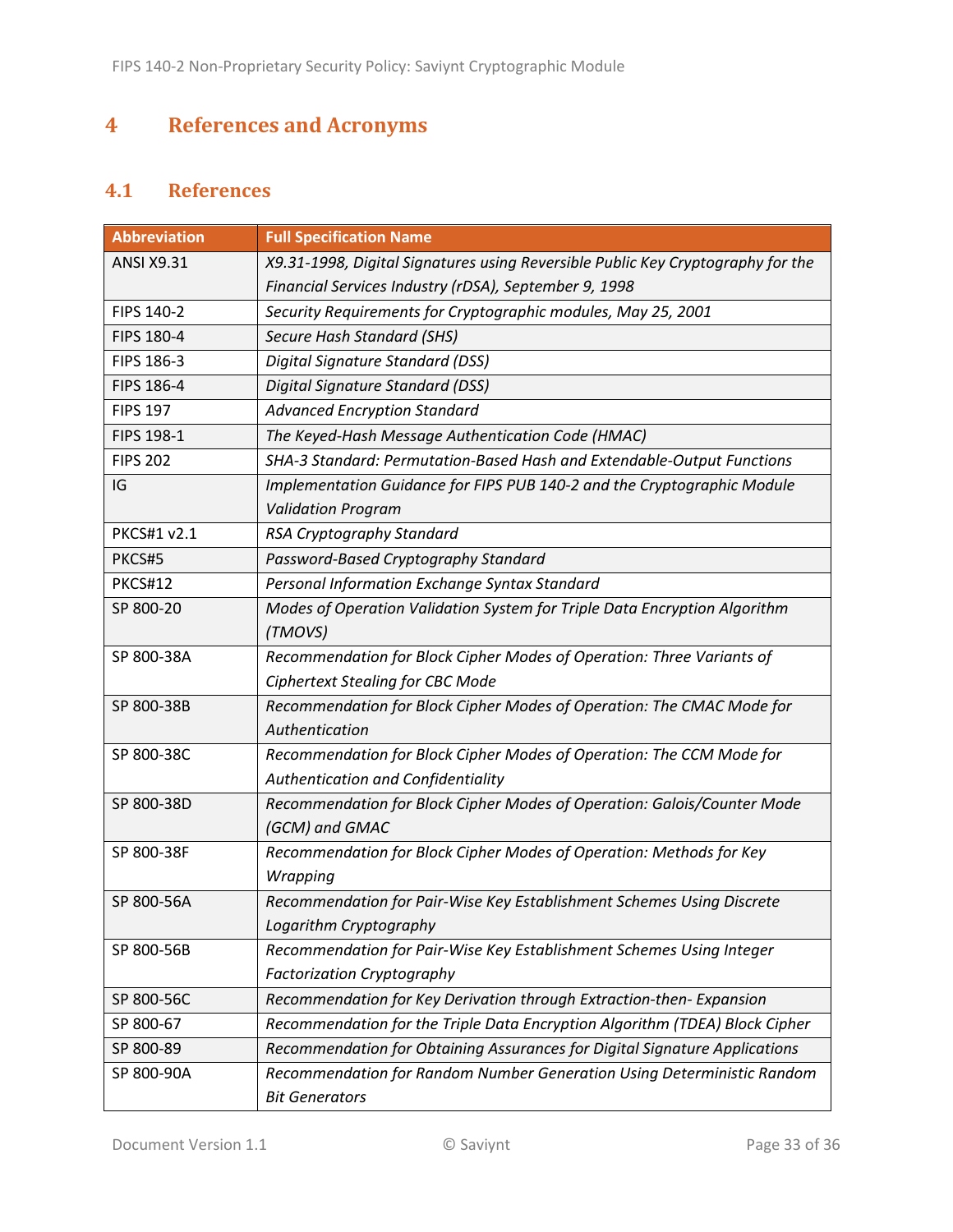| Abbreviation        | <b>Full Specification Name</b>                                            |
|---------------------|---------------------------------------------------------------------------|
| SP 800-108          | Recommendation for Key Derivation Using Pseudorandom Functions            |
| SP 800-132          | Recommendation for Password-Based Key Derivation                          |
| SP 800-135          | Recommendation for Existing Application-Specific Key Derivation Functions |
| Table 45 Bafanensee |                                                                           |

**Table 15 – References**

## <span id="page-33-0"></span>**4.2 Acronyms**

The following table defines acronyms found in this document:

| <b>Acronym</b>  | <b>Term</b>                                    |
|-----------------|------------------------------------------------|
| <b>AES</b>      | <b>Advanced Encryption Standard</b>            |
| API             | <b>Application Programming Interface</b>       |
| CBC             | <b>Cipher-Block Chaining</b>                   |
| <b>CCM</b>      | Counter with CBC-MAC                           |
| <b>CCCS</b>     | Canadian Centre for Cyber Security             |
| <b>CDH</b>      | <b>Computational Diffie-Hellman</b>            |
| <b>CFB</b>      | <b>Cipher Feedback Mode</b>                    |
| <b>CMAC</b>     | Cipher-based Message Authentication Code       |
| <b>CMVP</b>     | Cryptographic Module Validation Program        |
| CO              | Crypto Officer                                 |
| CPU             | <b>Central Processing Unit</b>                 |
| CS              | <b>Ciphertext Stealing</b>                     |
| <b>CSP</b>      | <b>Critical Security Parameter</b>             |
| <b>CTR</b>      | <b>Counter Mode</b>                            |
| <b>CVL</b>      | <b>Component Validation List</b>               |
| <b>DES</b>      | <b>Data Encryption Standard</b>                |
| DH              | Diffie-Hellman                                 |
| <b>DRAM</b>     | <b>Dynamic Random Access Memory</b>            |
| <b>DRBG</b>     | Deterministic Random Bit Generator             |
| <b>DSA</b>      | Digital Signature Algorithm                    |
| <b>DSTU4145</b> | Ukrainian DSTU-4145-2002 Elliptic Curve Scheme |
| EC              | <b>Elliptic Curve</b>                          |
| <b>ECB</b>      | Electronic Code Book                           |
| ECC             | <b>Elliptic Curve Cryptography</b>             |
| <b>ECDSA</b>    | Elliptic Curve Digital Signature Algorithm     |
| <b>EMC</b>      | <b>Electromagnetic Compatibility</b>           |
| <b>EMI</b>      | Electromagnetic Interference                   |
| <b>FCC</b>      | <b>Federal Communications Commission</b>       |
| <b>FIPS</b>     | <b>Federal Information Processing Standard</b> |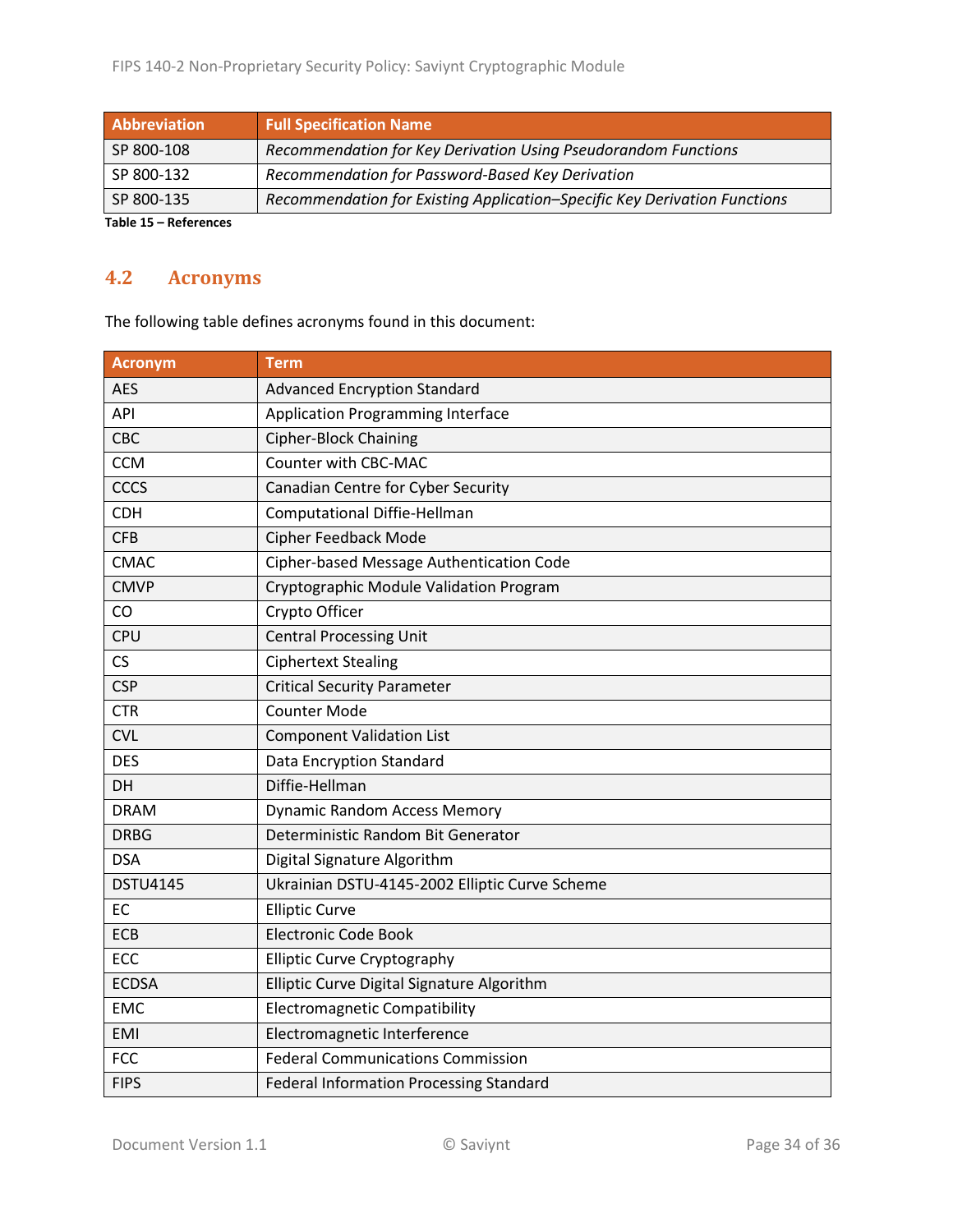| Acronym         | <b>Term</b>                                                             |
|-----------------|-------------------------------------------------------------------------|
| <b>GCM</b>      | Galois/Counter Mode                                                     |
| <b>GMAC</b>     | Galois Message Authentication Code                                      |
| <b>GOST</b>     | Gosudarstvennyi Standard Soyuza SSR/Government Standard of the Union of |
|                 | <b>Soviet Socialist Republics</b>                                       |
| <b>GPC</b>      | <b>General Purpose Computer</b>                                         |
| <b>HMAC</b>     | (Keyed-) Hash Message Authentication Code                               |
| IG              | <b>Implementation Guidance</b>                                          |
| IV              | <b>Initialization Vector</b>                                            |
| <b>JAR</b>      | Java ARchive                                                            |
| <b>JCA</b>      | Java Cryptography Architecture                                          |
| <b>JCE</b>      | Java Cryptography Extension                                             |
| <b>JDK</b>      | Java Development Kit                                                    |
| <b>JRE</b>      | Java Runtime Environment                                                |
| <b>JVM</b>      | Java Virtual Machine                                                    |
| <b>KAS</b>      | Key Agreement Scheme                                                    |
| KAT             | Known Answer Test                                                       |
| <b>KDF</b>      | Key Derivation Function                                                 |
| KW              | Key Wrap                                                                |
| <b>KWP</b>      | Key Wrap with Padding                                                   |
| <b>MAC</b>      | <b>Message Authentication Code</b>                                      |
| MD <sub>5</sub> | Message Digest algorithm MD5                                            |
| N/A             | Non Applicable                                                          |
| <b>NDRNG</b>    | Non Deterministic Random Number Generator                               |
| <b>OCB</b>      | Offset Codebook Mode                                                    |
| <b>OFB</b>      | <b>Output Feedback</b>                                                  |
| <b>OS</b>       | <b>Operating System</b>                                                 |
| <b>PBKDF</b>    | Password-Based Key Derivation Function                                  |
| <b>PKCS</b>     | Public-Key Cryptography Standards                                       |
| PQG             | Diffie-Hellman Parameters P, Q and G                                    |
| <b>RC</b>       | Rivest Cipher, Ron's Code                                               |
| RIPEMD          | RACE Integrity Primitives Evaluation Message Digest                     |
| <b>RSA</b>      | Rivest, Shamir, and Adleman                                             |
| <b>SHA</b>      | Secure Hash Algorithm                                                   |
| <b>TCBC</b>     | <b>TDEA Cipher-Block Chaining</b>                                       |
| <b>TCFB</b>     | <b>TDEA Cipher Feedback Mode</b>                                        |
| <b>TDEA</b>     | Triple Data Encryption Algorithm                                        |
| <b>TDES</b>     | <b>Triple Data Encryption Standard</b>                                  |
| <b>TECB</b>     | <b>TDEA Electronic Codebook</b>                                         |
| <b>TOFB</b>     | <b>TDEA Output Feedback</b>                                             |